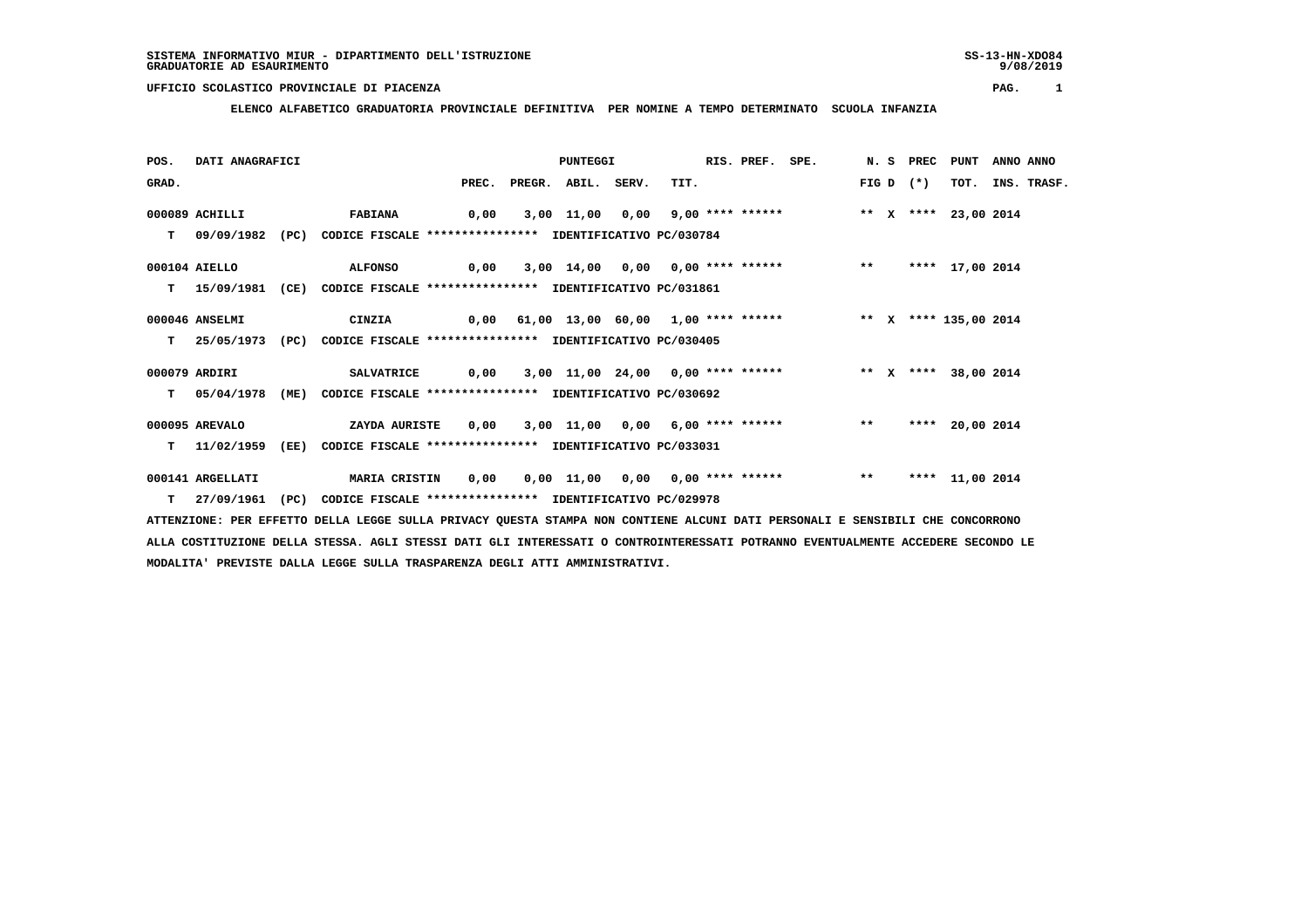**ELENCO ALFABETICO GRADUATORIA PROVINCIALE DEFINITIVA PER NOMINE A TEMPO DETERMINATO SCUOLA INFANZIA**

| POS.  | DATI ANAGRAFICI    |      |                                                                         |                                                                           | PUNTEGGI     |       |                                                                     | RIS. PREF. SPE. |       |       | N.S PREC | PUNT            | ANNO ANNO |             |
|-------|--------------------|------|-------------------------------------------------------------------------|---------------------------------------------------------------------------|--------------|-------|---------------------------------------------------------------------|-----------------|-------|-------|----------|-----------------|-----------|-------------|
| GRAD. |                    |      |                                                                         | PREC.                                                                     | PREGR. ABIL. | SERV. | TIT.                                                                |                 |       | FIG D | $(*)$    | TOT.            |           | INS. TRASF. |
|       | 000132 ARZENTE     |      | ANNA                                                                    | 0,00                                                                      |              |       | $0,00$ 11,00 0,00 0,00 **** ****** * ** * **** 11,00 2014           |                 |       |       |          |                 |           |             |
|       | 19/10/1968         |      | (CZ) CODICE FISCALE **************** IDENTIFICATIVO PC/030271           |                                                                           |              |       |                                                                     |                 |       |       |          |                 |           |             |
|       | 000115 AUTIERO     |      | ADELE                                                                   | 0,00                                                                      |              |       | 0,00 14,00 0,00 0,00 **** ******               ** x **** 14,00 2014 |                 |       |       |          |                 |           |             |
|       | 12/07/1962 (NA)    |      | CODICE FISCALE **************** IDENTIFICATIVO PC/030269                |                                                                           |              |       |                                                                     |                 |       |       |          |                 |           |             |
|       | 000099 BAISTROCCHI |      | <b>MICHELA</b>                                                          | 0,00   3,00  14,00   0,00   0,00 **** ******       **  x ****  17,00 2014 |              |       |                                                                     |                 |       |       |          |                 |           |             |
| T.    |                    |      | 19/09/1973 (CR) CODICE FISCALE *************** IDENTIFICATIVO PC/031519 |                                                                           |              |       |                                                                     |                 |       |       |          |                 |           |             |
|       | 000124 BALLETTI    |      | <b>SARA</b>                                                             | 0,00                                                                      |              |       | 0,00 12,00 0,00 0,00 **** ****** *** **                             |                 |       |       |          | **** 12,00 2014 |           |             |
|       | 06/02/1971 (PC)    |      | CODICE FISCALE **************** IDENTIFICATIVO PC/030197                |                                                                           |              |       |                                                                     |                 |       |       |          |                 |           |             |
|       | 000122 BARBELLA    |      | <b>CATERINA</b>                                                         | 0,00                                                                      |              |       | 0,00 12,00 0,00 0,00 **** ******                                    |                 |       | $***$ |          | **** 12,00 2014 |           |             |
|       | 20/09/1979         | (SR) | CODICE FISCALE **************** IDENTIFICATIVO PC/030101                |                                                                           |              |       |                                                                     |                 |       |       |          |                 |           |             |
|       | 000075 BARBIERI    |      | <b>BEATRICE</b>                                                         |                                                                           |              |       | 0,00 3,00 11,00 30,00 0,00 **** ******                              |                 | $***$ |       | ****     | 44,00 2014      |           |             |
|       | 14/01/1978 (PC)    |      | CODICE FISCALE **************** IDENTIFICATIVO PC/030595                |                                                                           |              |       |                                                                     |                 |       |       |          |                 |           |             |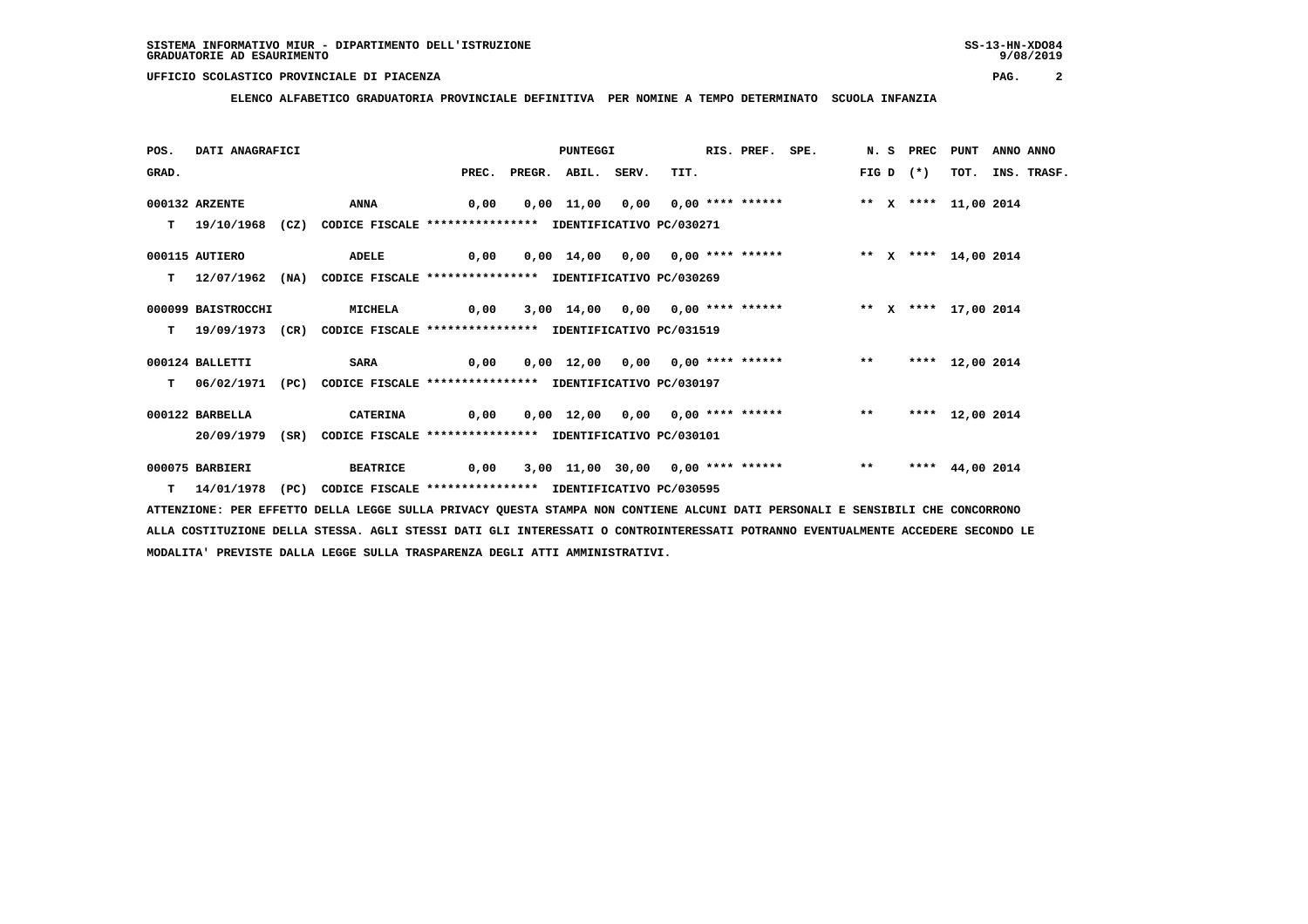**ELENCO ALFABETICO GRADUATORIA PROVINCIALE DEFINITIVA PER NOMINE A TEMPO DETERMINATO SCUOLA INFANZIA**

| POS.         | DATI ANAGRAFICI  |      |                                                                          |       | <b>PUNTEGGI</b> |       |                                                                    | RIS. PREF. SPE. |       | N. S PREC | <b>PUNT</b>           | ANNO ANNO |             |
|--------------|------------------|------|--------------------------------------------------------------------------|-------|-----------------|-------|--------------------------------------------------------------------|-----------------|-------|-----------|-----------------------|-----------|-------------|
| GRAD.        |                  |      |                                                                          | PREC. | PREGR. ABIL.    | SERV. | TIT.                                                               |                 | FIG D | $(*)$     | TOT.                  |           | INS. TRASF. |
|              | 000072 BARTOLI   |      | ILARIA                                                                   | 0,00  |                 |       | 3,00 12,00 33,00 0,00 **** ******                                  |                 |       |           | ** X **** 48,00 2014  |           |             |
| т            | 24/08/1977       | (PC) | CODICE FISCALE **************** IDENTIFICATIVO PC/030222                 |       |                 |       |                                                                    |                 |       |           |                       |           |             |
|              |                  |      |                                                                          |       |                 |       |                                                                    |                 |       |           |                       |           |             |
|              | 000090 BARTOLI   |      | <b>MONICA</b>                                                            |       |                 |       | 0,00 13,00 10,00 0,00 0,00 **** ****** *** **                      |                 |       |           | **** 23,00 2019 2019  |           |             |
|              | 10/01/1976       |      | (NA) CODICE FISCALE **************** IDENTIFICATIVO PC/034330            |       |                 |       |                                                                    |                 |       |           |                       |           |             |
|              |                  |      |                                                                          |       |                 |       |                                                                    |                 |       |           |                       |           |             |
|              | 000006 BASILE    |      | <b>GIUSEPPINA</b>                                                        |       |                 |       | 0,00 129,00 0,00 60,00 6,00 **** ******           **               |                 |       |           | **** 195,00 2007 2007 |           |             |
|              | 13/01/1981       |      | (SA) CODICE FISCALE **************** IDENTIFICATIVO PC/024853            |       |                 |       |                                                                    |                 |       |           |                       |           |             |
| 000013 BASSI |                  |      | ANNA                                                                     |       |                 |       | 0,00 111,00 11,00 60,00 4,00 **** ****** **** *** **** 186,00 2014 |                 |       |           |                       |           |             |
|              |                  |      |                                                                          |       |                 |       |                                                                    |                 |       |           |                       |           |             |
| т            |                  |      | 22/06/1965 (PC) CODICE FISCALE **************** IDENTIFICATIVO PC/031055 |       |                 |       |                                                                    |                 |       |           |                       |           |             |
|              | 000105 BASUINO   |      | <b>GIUSEPPINA</b>                                                        | 0,00  |                 |       | 3,00 14,00 0,00 0,00 **** ******                                   |                 | $***$ |           | **** 17,00 2019 2019  |           |             |
|              | 28/03/1971       | (PZ) | CODICE FISCALE **************** IDENTIFICATIVO PC/034341                 |       |                 |       |                                                                    |                 |       |           |                       |           |             |
|              |                  |      |                                                                          |       |                 |       |                                                                    |                 |       |           |                       |           |             |
|              | 000121 BENEVENTO |      | <b>MARIA</b>                                                             | 0,00  |                 |       | $0,00$ 12,00 0,00 0,00 **** ******                                 |                 | $* *$ |           | **** 12,00 2014       |           |             |
|              | 14/05/1979       | (KR) | CODICE FISCALE **************** IDENTIFICATIVO PC/030141                 |       |                 |       |                                                                    |                 |       |           |                       |           |             |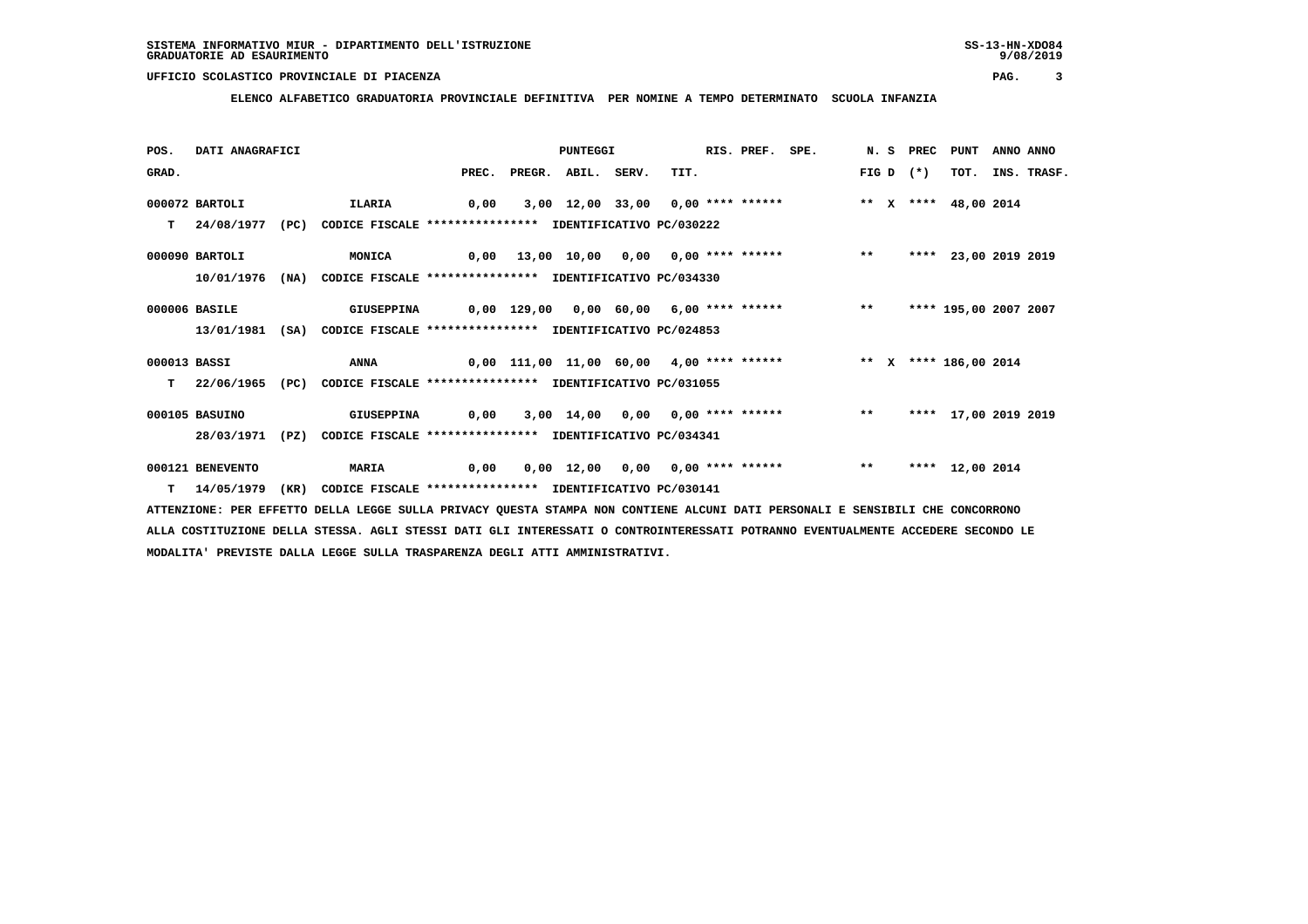**ELENCO ALFABETICO GRADUATORIA PROVINCIALE DEFINITIVA PER NOMINE A TEMPO DETERMINATO SCUOLA INFANZIA**

| POS.         | DATI ANAGRAFICI   |      |                                                                                    |       | PUNTEGGI           |                                                                                       | RIS. PREF. SPE. |       | N.S PREC | PUNT                 | ANNO ANNO |                  |
|--------------|-------------------|------|------------------------------------------------------------------------------------|-------|--------------------|---------------------------------------------------------------------------------------|-----------------|-------|----------|----------------------|-----------|------------------|
| GRAD.        |                   |      |                                                                                    | PREC. | PREGR. ABIL. SERV. | TIT.                                                                                  |                 | FIG D | $(*)$    |                      |           | TOT. INS. TRASF. |
|              | 000001 BERNARDI   |      | <b>SARA</b>                                                                        |       |                    | 0,00 136,00 12,00 60,00 0,00 **** ****** *** **                                       |                 |       |          | **** 208,00 2014     |           |                  |
| T.           | 04/05/1982        |      | (PC) CODICE FISCALE **************** IDENTIFICATIVO PC/030511                      |       |                    |                                                                                       |                 |       |          |                      |           |                  |
|              | 000047 BERTOGLIO  |      | MARIA CRISTIN 0,00 60,00 15,00 60,00 0,00 **** ****** *** ** ** X **** 135,00 2014 |       |                    |                                                                                       |                 |       |          |                      |           |                  |
|              |                   |      | T 18/03/1968 (LO) CODICE FISCALE *************** IDENTIFICATIVO PC/030933          |       |                    |                                                                                       |                 |       |          |                      |           |                  |
| 000059 BETTA |                   |      | <b>VALERIA</b>                                                                     |       |                    | 0,00 24,00 11,00 56,00 0,00 **** ******     ** x **** 91,00 2014                      |                 |       |          |                      |           |                  |
|              | T 02/02/1977 (PC) |      | CODICE FISCALE **************** IDENTIFICATIVO PC/030524                           |       |                    |                                                                                       |                 |       |          |                      |           |                  |
|              | 000029 BETTINI    |      | <b>ERSILIA</b>                                                                     |       |                    | 0,00 88,00 14,00 60,00 0,00 **** ****** * ** * * * *** 162,00 2007                    |                 |       |          |                      |           |                  |
|              |                   |      | 17/03/1964 (SO) CODICE FISCALE *************** IDENTIFICATIVO PC/024964            |       |                    |                                                                                       |                 |       |          |                      |           |                  |
|              | 000120 BEVILACQUA |      | CLAUDIA                                                                            |       |                    | 0,00  0,00  13,00  0,00  0,00  ****  ******                 **    x ****  13,00  2014 |                 |       |          |                      |           |                  |
| T.           | 14/04/1958        | (PR) | CODICE FISCALE **************** IDENTIFICATIVO PC/030513                           |       |                    |                                                                                       |                 |       |          |                      |           |                  |
|              | 000094 BOCCHETTI  |      | <b>PAOLA</b>                                                                       | 0,00  |                    | 0,00 14,00 0,00 6,00 **** ******                                                      |                 |       |          | ** X **** 20,00 2014 |           |                  |
|              |                   |      | T 27/10/1976 (NA) CODICE FISCALE **************** IDENTIFICATIVO PC/030107         |       |                    |                                                                                       |                 |       |          |                      |           |                  |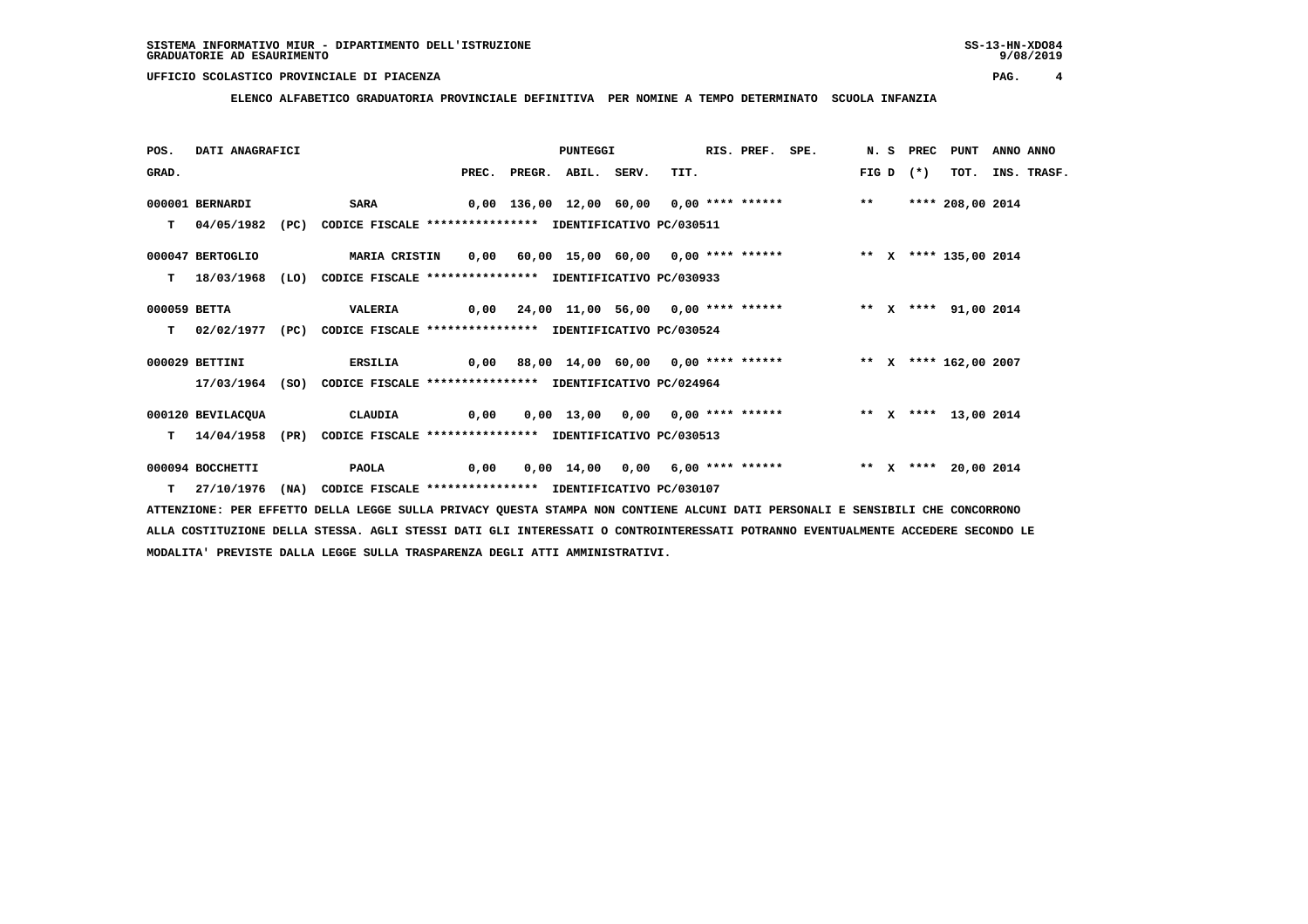**ELENCO ALFABETICO GRADUATORIA PROVINCIALE DEFINITIVA PER NOMINE A TEMPO DETERMINATO SCUOLA INFANZIA**

| POS.         | DATI ANAGRAFICI |                                                                            |       |              | PUNTEGGI |       |                                                                    | RIS. PREF. SPE. |       |        | N. S PREC PUNT   | ANNO ANNO |                  |
|--------------|-----------------|----------------------------------------------------------------------------|-------|--------------|----------|-------|--------------------------------------------------------------------|-----------------|-------|--------|------------------|-----------|------------------|
| GRAD.        |                 |                                                                            | PREC. | PREGR. ABIL. |          | SERV. | TIT.                                                               |                 | FIG D | $(* )$ |                  |           | TOT. INS. TRASF. |
|              | 000038 BOIARDI  | <b>SONIA</b>                                                               |       |              |          |       | $0,00$ 84,00 12,00 60,00 0,00 **** ****** *** **                   |                 |       |        | **** 156,00 2014 |           |                  |
|              |                 | 28/11/1963 (PC) CODICE FISCALE *************** IDENTIFICATIVO PC/032099    |       |              |          |       |                                                                    |                 |       |        |                  |           |                  |
|              | 000103 BOSELLI  | FRANCESCA 0,00 0,00 14,00 0,00 3,00 **** ****** *** ** ** **** 17,00 2014  |       |              |          |       |                                                                    |                 |       |        |                  |           |                  |
|              |                 | T 01/08/1979 (PR) CODICE FISCALE **************** IDENTIFICATIVO PC/030450 |       |              |          |       |                                                                    |                 |       |        |                  |           |                  |
| 000008 BOTTI |                 |                                                                            |       |              |          |       |                                                                    |                 |       |        | **** 191,00 2014 |           |                  |
| T.           |                 | 30/09/1982 (PC) CODICE FISCALE *************** IDENTIFICATIVO PC/029999    |       |              |          |       |                                                                    |                 |       |        |                  |           |                  |
| 000137 BOTTI |                 | <b>PAMELA</b>                                                              |       |              |          |       |                                                                    |                 |       |        | **** 11,00 2014  |           |                  |
|              |                 | T 24/04/1981 (PC) CODICE FISCALE *************** IDENTIFICATIVO PC/029982  |       |              |          |       |                                                                    |                 |       |        |                  |           |                  |
| 000128 BRAVI |                 | <b>DANIELA</b>                                                             |       |              |          |       | 0,00  0,00 11,00  0,00  0,00 **** ******      ** x **** 11,00 2014 |                 |       |        |                  |           |                  |
| T.           |                 | 21/04/1971 (PC) CODICE FISCALE **************** IDENTIFICATIVO PC/030224   |       |              |          |       |                                                                    |                 |       |        |                  |           |                  |
|              | 000108 BUFANO   | <b>MARIASTEFANIA</b>                                                       | 0,00  |              |          |       | 0,00 16,00 0,00 0,00 **** ****** *** **                            |                 |       |        | **** 16,00 2014  |           |                  |
|              | T 11/03/1981    | (FG) CODICE FISCALE **************** IDENTIFICATIVO PC/029997              |       |              |          |       |                                                                    |                 |       |        |                  |           |                  |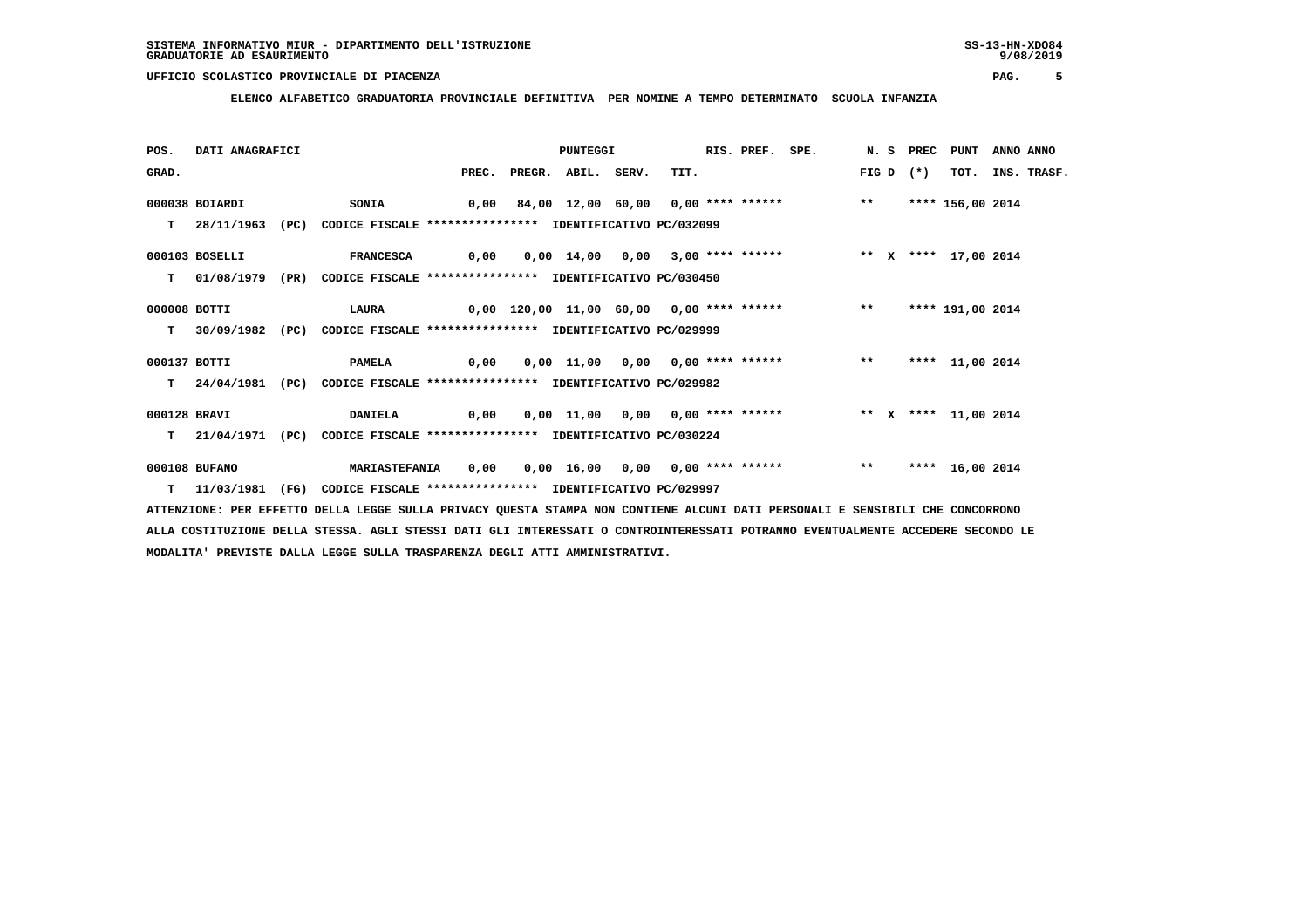**ELENCO ALFABETICO GRADUATORIA PROVINCIALE DEFINITIVA PER NOMINE A TEMPO DETERMINATO SCUOLA INFANZIA**

| POS.        | DATI ANAGRAFICI   |      |                                                                          |                                                                        | PUNTEGGI     |       |                                                                   | RIS. PREF. SPE. |       | N. S PREC | PUNT                 | ANNO ANNO |             |
|-------------|-------------------|------|--------------------------------------------------------------------------|------------------------------------------------------------------------|--------------|-------|-------------------------------------------------------------------|-----------------|-------|-----------|----------------------|-----------|-------------|
| GRAD.       |                   |      |                                                                          | PREC.                                                                  | PREGR. ABIL. | SERV. | TIT.                                                              |                 | FIG D | $(*)$     | TOT.                 |           | INS. TRASF. |
|             | 000056 BUSCHI     |      | <b>ROBERTA</b>                                                           |                                                                        |              |       | 0,00 34,00 14,00 60,00 0,00 **** ****** *** **                    |                 |       |           | **** 108,00 2014     |           |             |
| т           | 01/06/1967        |      | (PC) CODICE FISCALE *************** IDENTIFICATIVO PC/030950             |                                                                        |              |       |                                                                   |                 |       |           |                      |           |             |
|             | 000069 BUTTO'     |      | <b>TINDARA</b>                                                           |                                                                        |              |       | 0,00 15,00 0,00 36,00 0,00 **** ******           **               |                 |       |           | **** 51,00 2019 2019 |           |             |
|             | 13/10/1963        | (ME) | CODICE FISCALE **************** IDENTIFICATIVO PC/034331                 |                                                                        |              |       |                                                                   |                 |       |           |                      |           |             |
| 000138 CACI |                   |      | LIDIA                                                                    | $\overline{0,00}$                                                      |              |       | 0,00 11,00 0,00 0,00 **** ******             ** x **** 11,00 2014 |                 |       |           |                      |           |             |
|             |                   |      | 18/01/1976 (AG) CODICE FISCALE **************** IDENTIFICATIVO PC/031407 |                                                                        |              |       |                                                                   |                 |       |           |                      |           |             |
|             | 000063 CANEPARI   |      | ADELE                                                                    | 0,00 36,00 14,00 30,00 0,00 **** ******     ** x **** 80,00 2014       |              |       |                                                                   |                 |       |           |                      |           |             |
| т           | 03/09/1977        | (BS) | CODICE FISCALE **************** IDENTIFICATIVO PC/030782                 |                                                                        |              |       |                                                                   |                 |       |           |                      |           |             |
|             | 000041 CAPENTI    |      | <b>FABIOLA</b>                                                           | 0,00 75,00 16,00 60,00 0,00 **** ******     ** x **** 151,00 2007 2007 |              |       |                                                                   |                 |       |           |                      |           |             |
|             | 10/11/1975        | (MC) | CODICE FISCALE **************** IDENTIFICATIVO PC/024864                 |                                                                        |              |       |                                                                   |                 |       |           |                      |           |             |
|             | 000107 CAROTENUTO |      | <b>ANGELA</b>                                                            | 0,00                                                                   |              |       | $1,00$ $11,00$ $0,00$ $4,00$ **** ****** *** **                   |                 |       |           | **** 16,00 2014      |           |             |
| T.          | 26/08/1966        | (NA) | CODICE FISCALE **************** IDENTIFICATIVO PC/031048                 |                                                                        |              |       |                                                                   |                 |       |           |                      |           |             |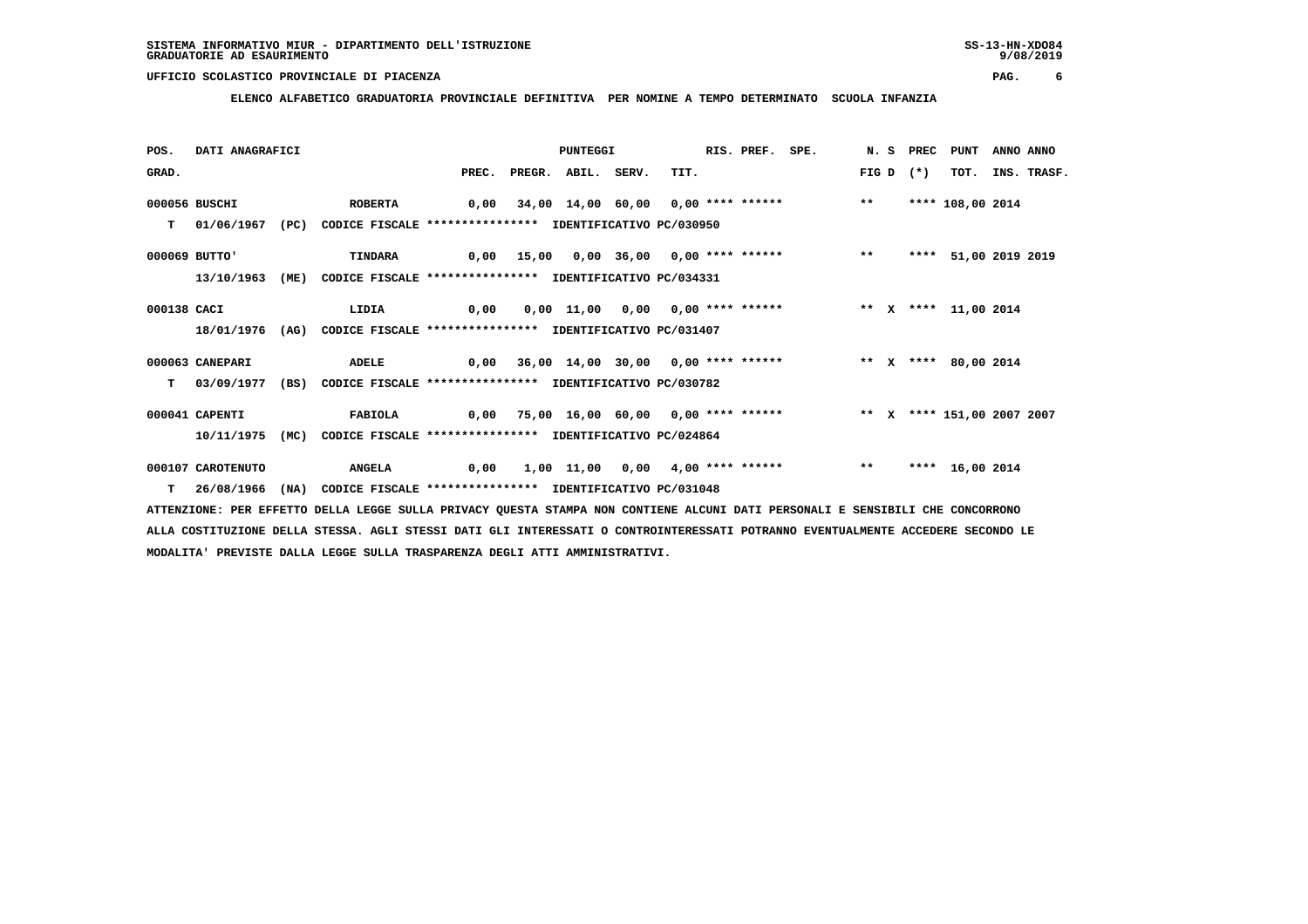**ELENCO ALFABETICO GRADUATORIA PROVINCIALE DEFINITIVA PER NOMINE A TEMPO DETERMINATO SCUOLA INFANZIA**

| POS.         | DATI ANAGRAFICI  |      |                                                                         |       | PUNTEGGI     |       |                                                                         | RIS. PREF. SPE. |       | N. S PREC | PUNT                  | ANNO ANNO |             |
|--------------|------------------|------|-------------------------------------------------------------------------|-------|--------------|-------|-------------------------------------------------------------------------|-----------------|-------|-----------|-----------------------|-----------|-------------|
| GRAD.        |                  |      |                                                                         | PREC. | PREGR. ABIL. | SERV. | TIT.                                                                    |                 | FIG D | $(*)$     | TOT.                  |           | INS. TRASF. |
|              | 000077 CASALI    |      | LORELLA                                                                 | 0,00  |              |       | 0,00 14,00 30,00 0,00 **** ******                                       |                 | $***$ |           | **** $44,00$ 2014     |           |             |
| т            | 26/01/1971       | (PC) | CODICE FISCALE **************** IDENTIFICATIVO PC/033386                |       |              |       |                                                                         |                 |       |           |                       |           |             |
|              |                  |      |                                                                         |       |              |       |                                                                         |                 |       |           |                       |           |             |
|              | 000042 CASTIGLIA |      | LUIGI                                                                   |       |              |       | 0,00 76,00 15,00 60,00 0,00 **** ****** *** ** ** **** 151,00 2014 2014 |                 |       |           |                       |           |             |
|              | 24/09/1973       | (ME) | CODICE FISCALE **************** IDENTIFICATIVO PC/029862                |       |              |       |                                                                         |                 |       |           |                       |           |             |
|              |                  |      |                                                                         |       |              |       |                                                                         |                 |       |           |                       |           |             |
|              | 000031 CIVARDI   |      | <b>GAIA</b>                                                             |       |              |       | 0,00 102,00 0,00 60,00 0,00 **** ******           ** x **** 162,00 2014 |                 |       |           |                       |           |             |
| T.           | 24/10/1979       |      | (PC) CODICE FISCALE **************** IDENTIFICATIVO PC/030255           |       |              |       |                                                                         |                 |       |           |                       |           |             |
|              |                  |      |                                                                         |       |              |       |                                                                         |                 |       |           |                       |           |             |
| 000010 CORBI |                  |      | SARA                                                                    |       |              |       | $0,00$ 114,00 14,00 60,00 0,00 **** ****** *** **                       |                 |       |           | **** 188,00 2003      |           |             |
|              |                  |      | 06/07/1965 (CE) CODICE FISCALE *************** IDENTIFICATIVO PC/022786 |       |              |       |                                                                         |                 |       |           |                       |           |             |
|              |                  |      |                                                                         |       |              |       |                                                                         |                 |       |           |                       |           |             |
| 000140 CORSO |                  |      | <b>DANIELA</b>                                                          | 0,00  |              |       | 0,00 11,00 0,00 0,00 **** ******                                        |                 | $***$ |           | **** 11,00 2014       |           |             |
| T.           | 16/06/1977       | (PA) | CODICE FISCALE **************** IDENTIFICATIVO PC/030510                |       |              |       |                                                                         |                 |       |           |                       |           |             |
|              |                  |      |                                                                         |       |              |       |                                                                         |                 |       |           |                       |           |             |
| 000039 COSTA |                  |      | ERIKA                                                                   | 0,00  |              |       | 84,00 11,00 60,00 0,00 **** ******                                      |                 |       |           | ** X **** 155,00 2014 |           |             |
|              | $T = 21/12/1979$ | (LO) | CODICE FISCALE **************** IDENTIFICATIVO PC/030821                |       |              |       |                                                                         |                 |       |           |                       |           |             |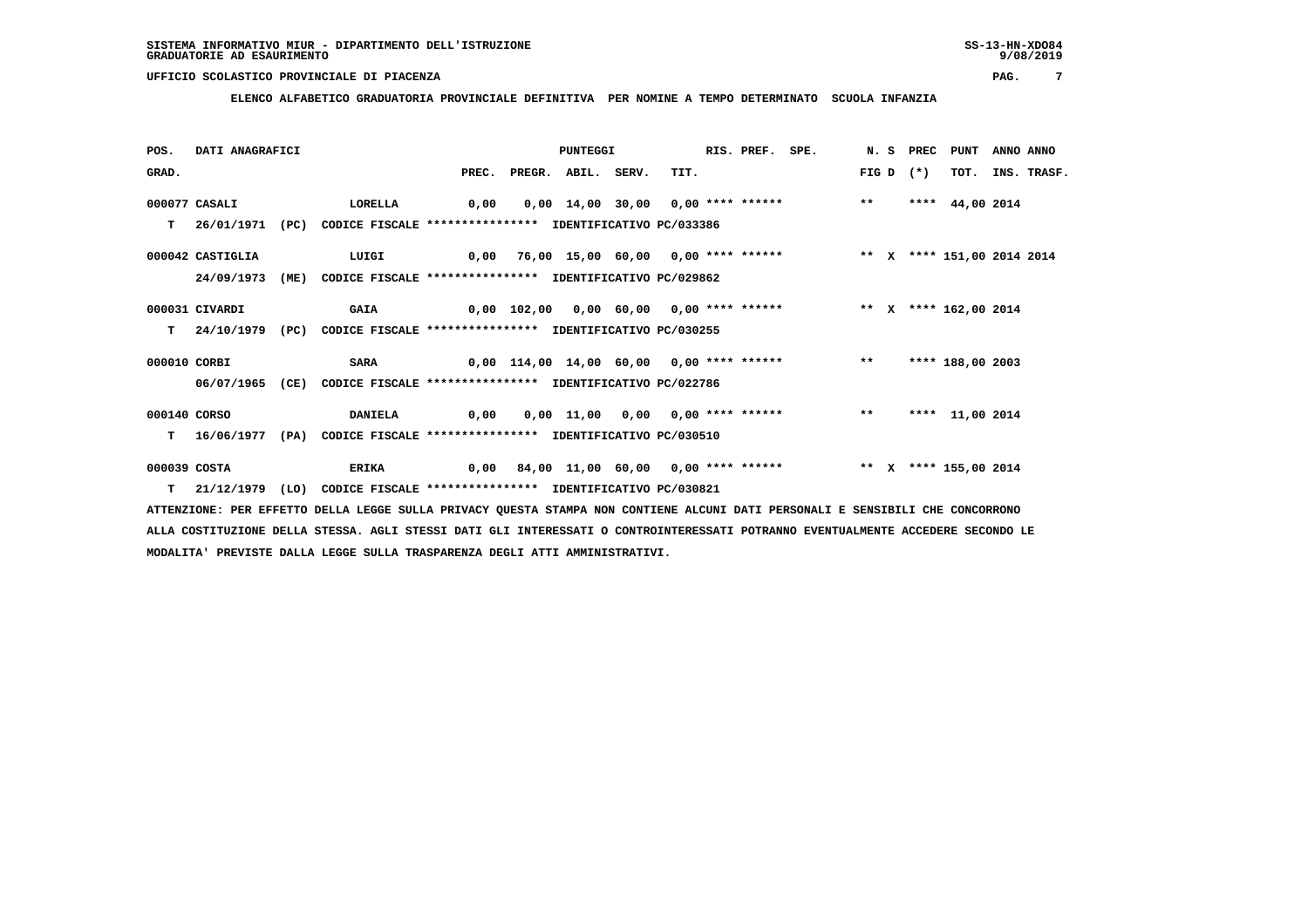**ELENCO ALFABETICO GRADUATORIA PROVINCIALE DEFINITIVA PER NOMINE A TEMPO DETERMINATO SCUOLA INFANZIA**

| POS.         | DATI ANAGRAFICI    |      |                                                          |      |                          | PUNTEGGI |                                                                        | RIS. PREF. SPE. |       | N.S PREC | PUNT                  | ANNO ANNO |                  |
|--------------|--------------------|------|----------------------------------------------------------|------|--------------------------|----------|------------------------------------------------------------------------|-----------------|-------|----------|-----------------------|-----------|------------------|
| GRAD.        |                    |      |                                                          |      | PREC. PREGR. ABIL. SERV. |          | TIT.                                                                   |                 | FIG D | $(*)$    |                       |           | TOT. INS. TRASF. |
|              | 000055 COSTANZO    |      | <b>MICHELA</b>                                           | 0,00 |                          |          | 46,00 14,00 60,00 0,00 **** ****** *** **                              |                 |       |          | **** 120,00 2014      |           |                  |
| T.           | 11/06/1969         | (PC) | CODICE FISCALE **************** IDENTIFICATIVO PC/030186 |      |                          |          |                                                                        |                 |       |          |                       |           |                  |
|              | 000101 DE DONNO    |      | <b>VIVIANA</b>                                           | 0,00 |                          |          | 0,00 11,00 0,00 6,00 **** ******                                       |                 | $* *$ |          | **** 17,00 2014       |           |                  |
| т            | 17/12/1982         | (LE) | CODICE FISCALE **************** IDENTIFICATIVO PC/030251 |      |                          |          |                                                                        |                 |       |          |                       |           |                  |
|              | 000004 DELL'ANNA   |      | <b>ANTONELLA</b>                                         |      |                          |          | 0,00 141,00 0,00 60,00 0,00 **** ****** *** **                         |                 |       |          | **** 201,00 2011 2011 |           |                  |
|              | 24/10/1979         | (LE) | CODICE FISCALE **************** IDENTIFICATIVO PC/028027 |      |                          |          |                                                                        |                 |       |          |                       |           |                  |
|              | 000018 DELLE DONNE |      | <b>IMMACOLATA</b>                                        |      |                          |          |                                                                        |                 |       |          |                       |           |                  |
|              | 02/08/1968 (NA)    |      | CODICE FISCALE **************** IDENTIFICATIVO PC/028028 |      |                          |          |                                                                        |                 |       |          |                       |           |                  |
|              | 000084 DENURRA     |      | LAURA                                                    |      |                          |          | 0,00 16,00 14,00 0,00 0,00 **** ****** * *** * **** 30,00 2019 2019    |                 |       |          |                       |           |                  |
|              | 12/08/1977         | (SS) | CODICE FISCALE **************** IDENTIFICATIVO PC/034332 |      |                          |          |                                                                        |                 |       |          |                       |           |                  |
| 000023 DIANA |                    |      | <b>ROSSELLA</b>                                          |      |                          |          | 0,00 97,00 14,00 60,00 0,00 **** ****** **** *** **** 171,00 2014 2014 |                 |       |          |                       |           |                  |
|              | 25/08/1977         | (CE) | CODICE FISCALE **************** IDENTIFICATIVO PC/029918 |      |                          |          |                                                                        |                 |       |          |                       |           |                  |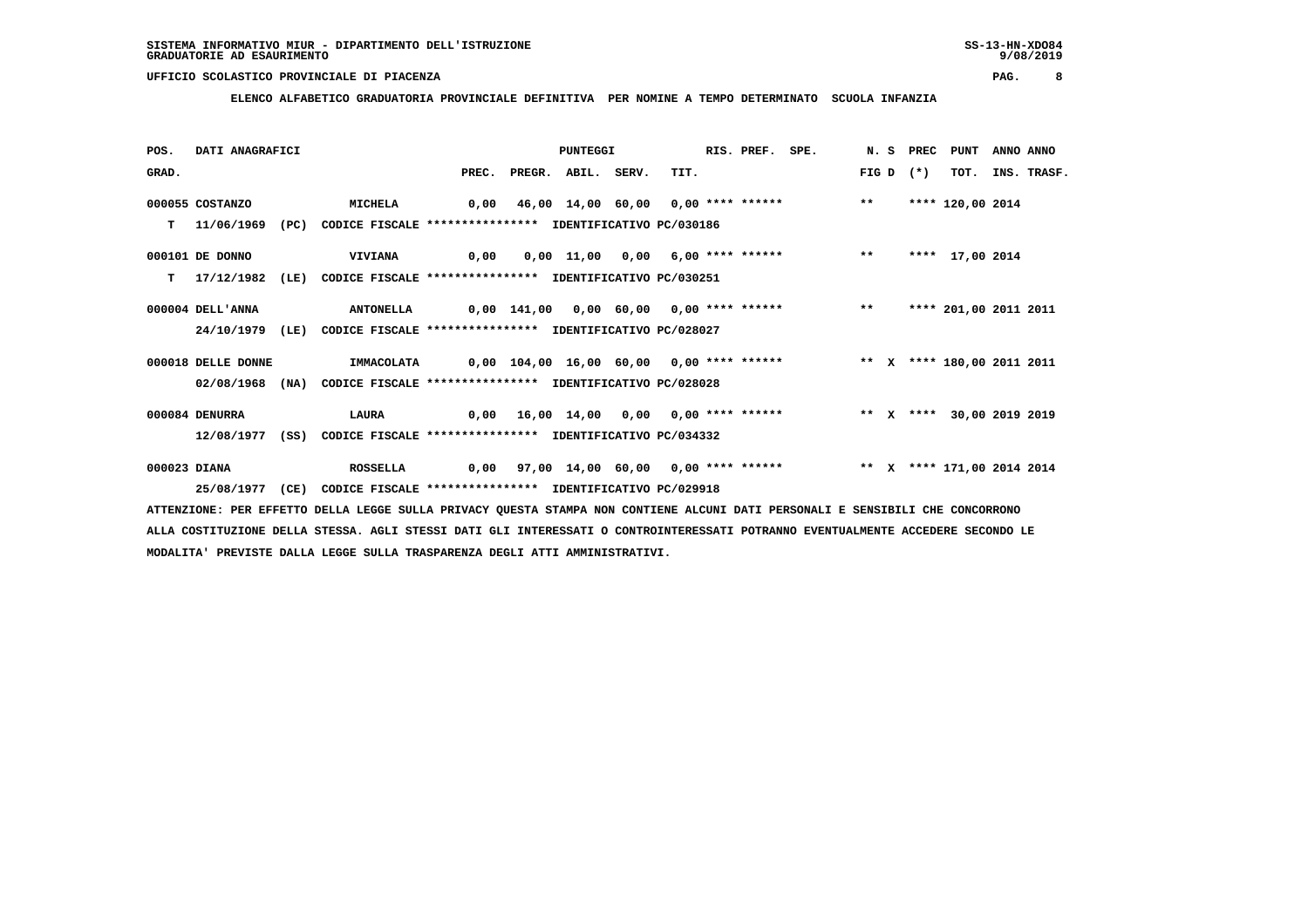**ELENCO ALFABETICO GRADUATORIA PROVINCIALE DEFINITIVA PER NOMINE A TEMPO DETERMINATO SCUOLA INFANZIA**

| POS.         | DATI ANAGRAFICI     |      |                                                                          |      |                          | PUNTEGGI |                                                                         | RIS. PREF. SPE. |       | N.S PREC | PUNT                  | ANNO ANNO |             |
|--------------|---------------------|------|--------------------------------------------------------------------------|------|--------------------------|----------|-------------------------------------------------------------------------|-----------------|-------|----------|-----------------------|-----------|-------------|
| GRAD.        |                     |      |                                                                          |      | PREC. PREGR. ABIL. SERV. |          | TIT.                                                                    |                 | FIG D | $(*)$    | TOT.                  |           | INS. TRASF. |
|              | 000048 DI BERARDINO |      | <b>PAOLA</b>                                                             |      |                          |          | 0,00 60,00 12,00 60,00 0,00 **** ******           **                    |                 |       |          | **** 132,00 2014      |           |             |
| T.           |                     |      | 11/12/1974 (PC) CODICE FISCALE *************** IDENTIFICATIVO PC/030266  |      |                          |          |                                                                         |                 |       |          |                       |           |             |
|              | 000015 DI GABRIELE  |      | <b>DANIELA</b>                                                           |      |                          |          | 0,00 108,00 16,00 60,00 0,00 **** ******             **                 |                 |       |          | **** 184,00 2005 2005 |           |             |
|              | $06/05/1976$ (LT)   |      | CODICE FISCALE **************** IDENTIFICATIVO PC/024057                 |      |                          |          |                                                                         |                 |       |          |                       |           |             |
|              | 000061 DIGENA       |      | <b>ARCANGELA</b>                                                         |      |                          |          | 0,00 27,00 0,00 54,00 0,00 **** ****** *** **                           |                 |       |          | **** 81,00 2011 2011  |           |             |
|              |                     |      | 18/12/1978 (BA) CODICE FISCALE **************** IDENTIFICATIVO PC/028088 |      |                          |          |                                                                         |                 |       |          |                       |           |             |
|              | 000127 DI MAGRO     |      | <b>CINZIA</b>                                                            | 0,00 |                          |          | 0,00 11,00 0,00 0,00 **** ******           ** x **** 11,00 2014         |                 |       |          |                       |           |             |
| т            | 14/05/1983          | (PA) | CODICE FISCALE **************** IDENTIFICATIVO PC/030142                 |      |                          |          |                                                                         |                 |       |          |                       |           |             |
|              | 000005 DI STASI     |      | LILIANA ASSUN                                                            |      |                          |          | 0,00 136,00 0,00 60,00 0,00 **** ****** *** ** ** **** 196,00 2019 2019 |                 |       |          |                       |           |             |
| т            | 15/08/1968          | (CS) | CODICE FISCALE **************** IDENTIFICATIVO PC/034333                 |      |                          |          |                                                                         |                 |       |          |                       |           |             |
| 000020 DRAGO |                     |      | <b>ANTONELLA</b>                                                         |      |                          |          | 0,00 102,00 16,00 60,00 0,00 **** ******           **                   |                 |       |          | **** 178,00 2005 2005 |           |             |
|              | 16/04/1980          | (AG) | CODICE FISCALE **************** IDENTIFICATIVO PC/024059                 |      |                          |          |                                                                         |                 |       |          |                       |           |             |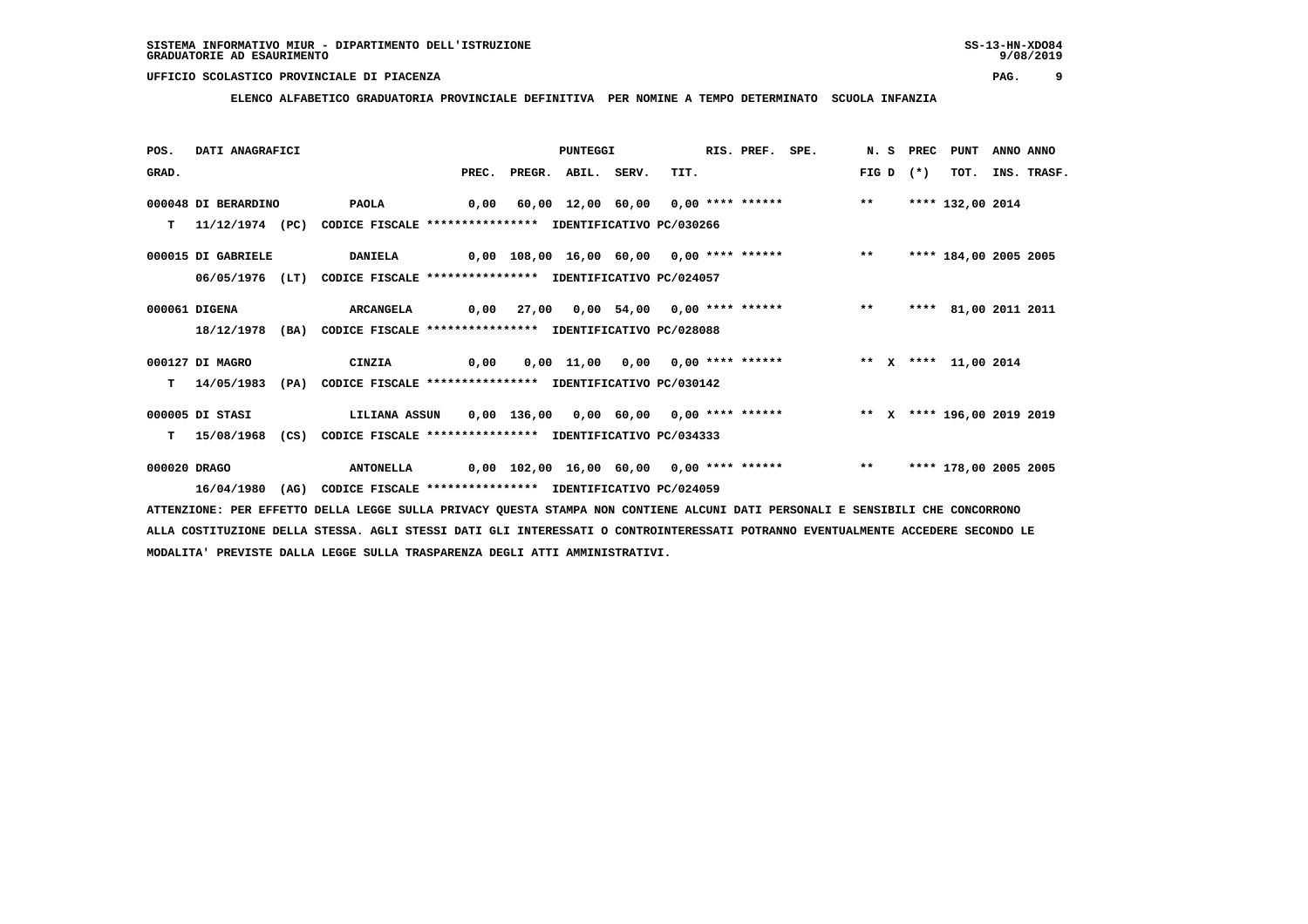**ELENCO ALFABETICO GRADUATORIA PROVINCIALE DEFINITIVA PER NOMINE A TEMPO DETERMINATO SCUOLA INFANZIA**

| POS.        | DATI ANAGRAFICI   |      |                                                               |                                                                      | <b>PUNTEGGI</b>    |                                                                          | RIS. PREF. | SPE. |       | N. S PREC | PUNT                 | ANNO ANNO |             |
|-------------|-------------------|------|---------------------------------------------------------------|----------------------------------------------------------------------|--------------------|--------------------------------------------------------------------------|------------|------|-------|-----------|----------------------|-----------|-------------|
| GRAD.       |                   |      |                                                               | PREC.                                                                | PREGR. ABIL. SERV. | TIT.                                                                     |            |      | FIG D | $(*)$     | TOT.                 |           | INS. TRASF. |
|             | 000106 FERINI     |      | <b>VINCENZA</b>                                               | 0,00                                                                 |                    | 3,00 13,00 0,00 0,00 **** ****** *** **                                  |            |      |       |           | **** 16,00 2014      |           |             |
| т           | 16/12/1983        |      | (PA) CODICE FISCALE **************** IDENTIFICATIVO PC/029989 |                                                                      |                    |                                                                          |            |      |       |           |                      |           |             |
|             | 000034 FIACCADORI |      | <b>FEDERICA</b>                                               |                                                                      |                    | 0,00 99,00 0,00 60,00 0,00 **** ******             ** x **** 159,00 2014 |            |      |       |           |                      |           |             |
| т           | 18/09/1983        | (MN) | CODICE FISCALE **************** IDENTIFICATIVO PC/030275      |                                                                      |                    |                                                                          |            |      |       |           |                      |           |             |
|             | 000087 FIANDACA   |      | <b>ANTONINO</b>                                               |                                                                      |                    | 0,00 13,00 16,00 0,00 0,00 **** ****** *** **                            |            |      |       |           | **** 29,00 2019 2019 |           |             |
| т           | 19/10/1971        | (RG) | CODICE FISCALE **************** IDENTIFICATIVO PC/034334      |                                                                      |                    |                                                                          |            |      |       |           |                      |           |             |
|             | 000014 FIORANI    |      | <b>MIRIAM</b>                                                 | 0,00 111,00 14,00 60,00  0,00 **** ******      ** x **** 185,00 2014 |                    |                                                                          |            |      |       |           |                      |           |             |
| т           | 19/06/1980        | (PC) | CODICE FISCALE **************** IDENTIFICATIVO PC/030601      |                                                                      |                    |                                                                          |            |      |       |           |                      |           |             |
| 000067 FOIS |                   |      | <b>RITA</b>                                                   |                                                                      |                    | 0,00 14,00 0,00 54,00 0,00 **** ******                                   |            |      | $***$ | ****      | 68,00 2014           |           |             |
| т           | 08/03/1969        | (TO) | CODICE FISCALE **************** IDENTIFICATIVO PC/031001      |                                                                      |                    |                                                                          |            |      |       |           |                      |           |             |
|             | 000117 FONTANAZZA |      | <b>DANIELA</b>                                                | 0,00                                                                 |                    | 14,00 0,00 0,00 0,00 **** ******                                         |            |      | $***$ |           | **** 14,00 2019 2019 |           |             |
| T.          | 05/09/1969        | (EN) | CODICE FISCALE **************** IDENTIFICATIVO PC/034335      |                                                                      |                    |                                                                          |            |      |       |           |                      |           |             |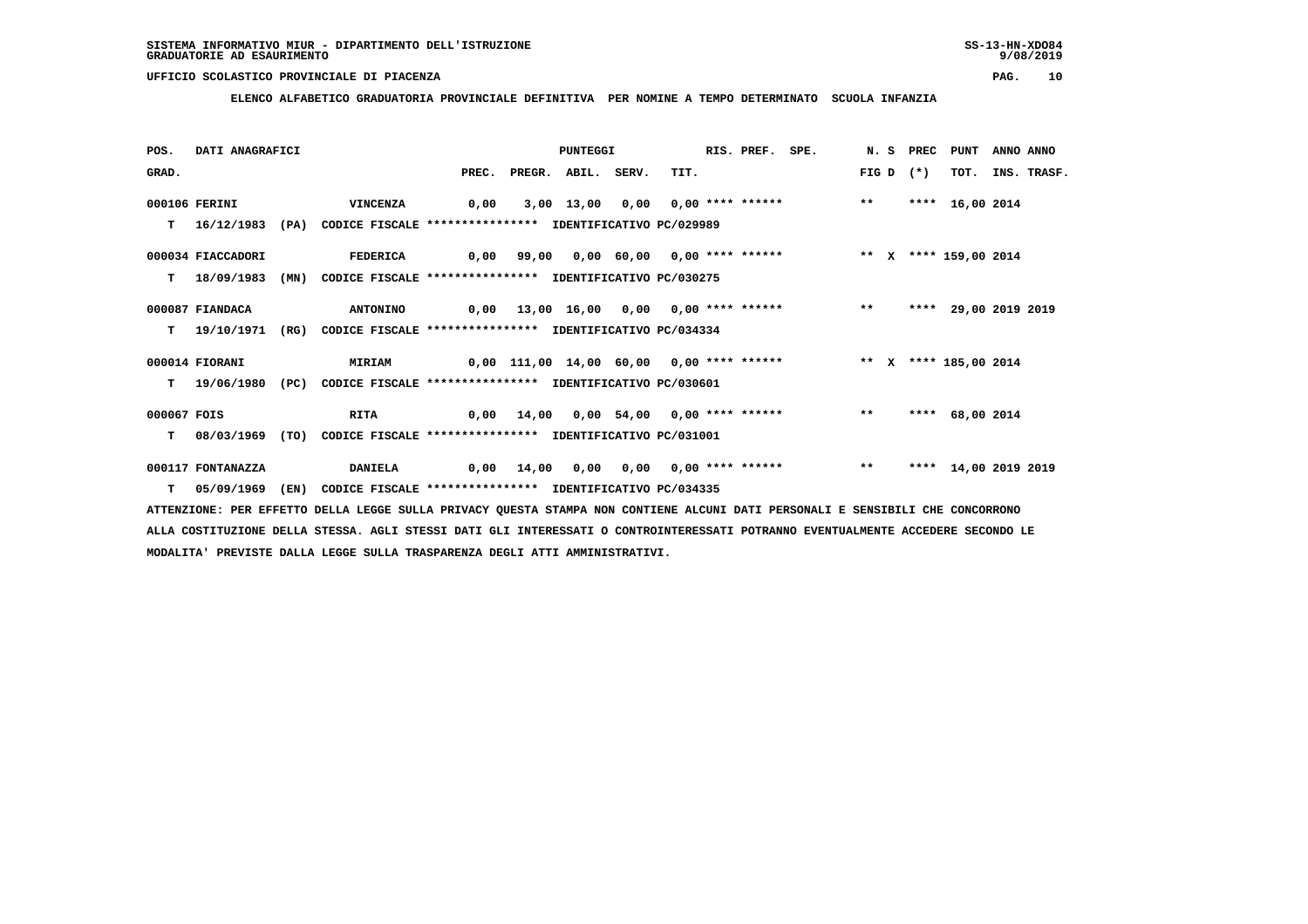**ELENCO ALFABETICO GRADUATORIA PROVINCIALE DEFINITIVA PER NOMINE A TEMPO DETERMINATO SCUOLA INFANZIA**

| POS.  | DATI ANAGRAFICI  |      |                                                               |       | PUNTEGGI     |       |                                                 | RIS. PREF. SPE. |       | N.S PREC | PUNT                 | ANNO ANNO |                  |
|-------|------------------|------|---------------------------------------------------------------|-------|--------------|-------|-------------------------------------------------|-----------------|-------|----------|----------------------|-----------|------------------|
| GRAD. |                  |      |                                                               | PREC. | PREGR. ABIL. | SERV. | TIT.                                            |                 | FIG D | $(*)$    |                      |           | TOT. INS. TRASF. |
|       | 000119 FRATTOLA  |      | <b>MARA</b>                                                   | 0,00  |              |       | $0,00$ 13,00 0,00 0,00 **** ******              |                 |       |          | ** X **** 13,00 2014 |           |                  |
| т     | 14/09/1966       | (PC) | CODICE FISCALE **************** IDENTIFICATIVO PC/030417      |       |              |       |                                                 |                 |       |          |                      |           |                  |
|       | 000021 GALLARATI |      | LORENA                                                        |       |              |       | 0,00 72,00 42,00 60,00 0,00 **** ****** *** **  |                 |       |          | **** 174,00 2007     |           |                  |
|       | 28/03/1980       |      | (PC) CODICE FISCALE **************** IDENTIFICATIVO PC/025067 |       |              |       |                                                 |                 |       |          |                      |           |                  |
|       | 000026 GALTELLI  |      | <b>ELEONORA</b>                                               |       |              |       | 0,00 114,00 18,00 36,00 0,00 **** ****** *** ** |                 |       |          | **** 168,00 2014     |           |                  |
| T.    | 21/05/1983       | (PC) | CODICE FISCALE **************** IDENTIFICATIVO PC/029967      |       |              |       |                                                 |                 |       |          |                      |           |                  |
|       | 000113 GAVAZZI   |      | <b>ELENA</b>                                                  | 0,00  |              |       |                                                 |                 |       |          |                      |           |                  |
|       | 22/01/1966       | (MI) | CODICE FISCALE **************** IDENTIFICATIVO PC/031190      |       |              |       |                                                 |                 |       |          |                      |           |                  |
|       | 000129 GENNARI   |      | LUCIA                                                         | 0,00  |              |       | 0,00 11,00 0,00 0,00 **** ******                |                 | $***$ |          | **** 11,00 2014      |           |                  |
| т     | 21/09/1966       | (PC) | CODICE FISCALE **************** IDENTIFICATIVO PC/031006      |       |              |       |                                                 |                 |       |          |                      |           |                  |
|       | 000125 GIACALONE |      | <b>VINCENZA</b>                                               | 0,00  |              |       | 0,00 12,00 0,00 0,00 **** ******                |                 |       |          | ** X **** 12,00 2014 |           |                  |
|       | T 21/07/1975     | (SR) | CODICE FISCALE **************** IDENTIFICATIVO PC/030056      |       |              |       |                                                 |                 |       |          |                      |           |                  |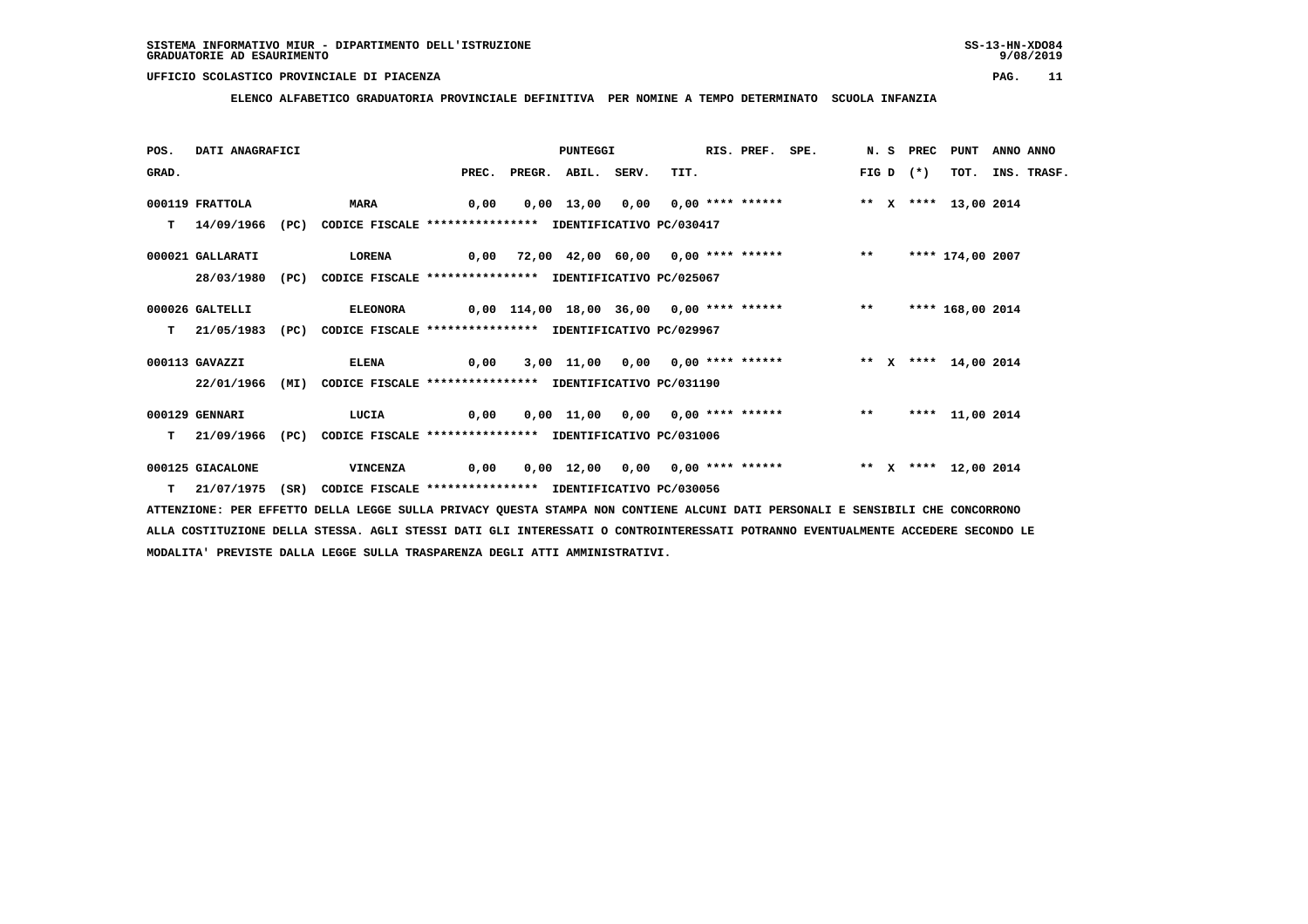**ELENCO ALFABETICO GRADUATORIA PROVINCIALE DEFINITIVA PER NOMINE A TEMPO DETERMINATO SCUOLA INFANZIA**

| POS.  | DATI ANAGRAFICI   |      |                                                                         |       | PUNTEGGI     |       |                                        | RIS. PREF. | SPE.                                                        |              | N. S PREC | <b>PUNT</b>     | ANNO ANNO |             |
|-------|-------------------|------|-------------------------------------------------------------------------|-------|--------------|-------|----------------------------------------|------------|-------------------------------------------------------------|--------------|-----------|-----------------|-----------|-------------|
| GRAD. |                   |      |                                                                         | PREC. | PREGR. ABIL. | SERV. | TIT.                                   |            |                                                             | FIG D        | $(*)$     | TOT.            |           | INS. TRASF. |
|       | 000082 GIAVANTE   |      | <b>CONCETTA</b>                                                         |       |              |       |                                        |            | 0,00 12,00 18,00 0,00 0,00 **** ******                      | $\star\star$ | ****      | 30,00 2014      |           |             |
| T.    | 30/11/1983        | (SR) | CODICE FISCALE **************** IDENTIFICATIVO PC/031143                |       |              |       |                                        |            |                                                             |              |           |                 |           |             |
|       | 000073 GIORGIO    |      | GIULIANA                                                                |       |              |       | 0,00 35,00 13,00 0,00 0,00 **** ****** |            |                                                             | $***$        |           | **** 48,00 2014 |           |             |
| т     | 14/10/1967        | (MI) | CODICE FISCALE **************** IDENTIFICATIVO PC/030195                |       |              |       |                                        |            |                                                             |              |           |                 |           |             |
|       | 000007 GUARESCHI  |      | <b>FRANCESCA</b>                                                        | 0,00  |              |       |                                        |            | 90,00 42,00 60,00 0,00 **** ****** * *** * **** 192,00 2007 |              |           |                 |           |             |
|       | 10/05/1982        | (PC) | CODICE FISCALE **************** IDENTIFICATIVO PC/025085                |       |              |       |                                        |            |                                                             |              |           |                 |           |             |
|       | 000036 GUARNIERI  |      | <b>VALENTINA</b>                                                        |       |              |       |                                        |            |                                                             |              |           |                 |           |             |
| т     | 28/06/1983        | (PC) | CODICE FISCALE **************** IDENTIFICATIVO PC/029979                |       |              |       |                                        |            |                                                             |              |           |                 |           |             |
|       | 000083 GUARRACINO |      | CLAUDIA                                                                 | 0,00  |              |       |                                        |            | 12,00 15,00 0,00 3,00 **** ******                           | $***$        | ****      | 30,00 2019 2019 |           |             |
|       |                   |      | 20/03/1976 (SA) CODICE FISCALE *************** IDENTIFICATIVO PC/034336 |       |              |       |                                        |            |                                                             |              |           |                 |           |             |
|       | 000093 IMPARATO   |      | <b>FLAVIA</b>                                                           | 0,00  |              |       |                                        |            | 3,00 18,00 0,00 0,00 **** ****** * *** * **** 21,00 2014    |              |           |                 |           |             |
| т     | 17/11/1979        | (NA) | CODICE FISCALE **************** IDENTIFICATIVO PC/031271                |       |              |       |                                        |            |                                                             |              |           |                 |           |             |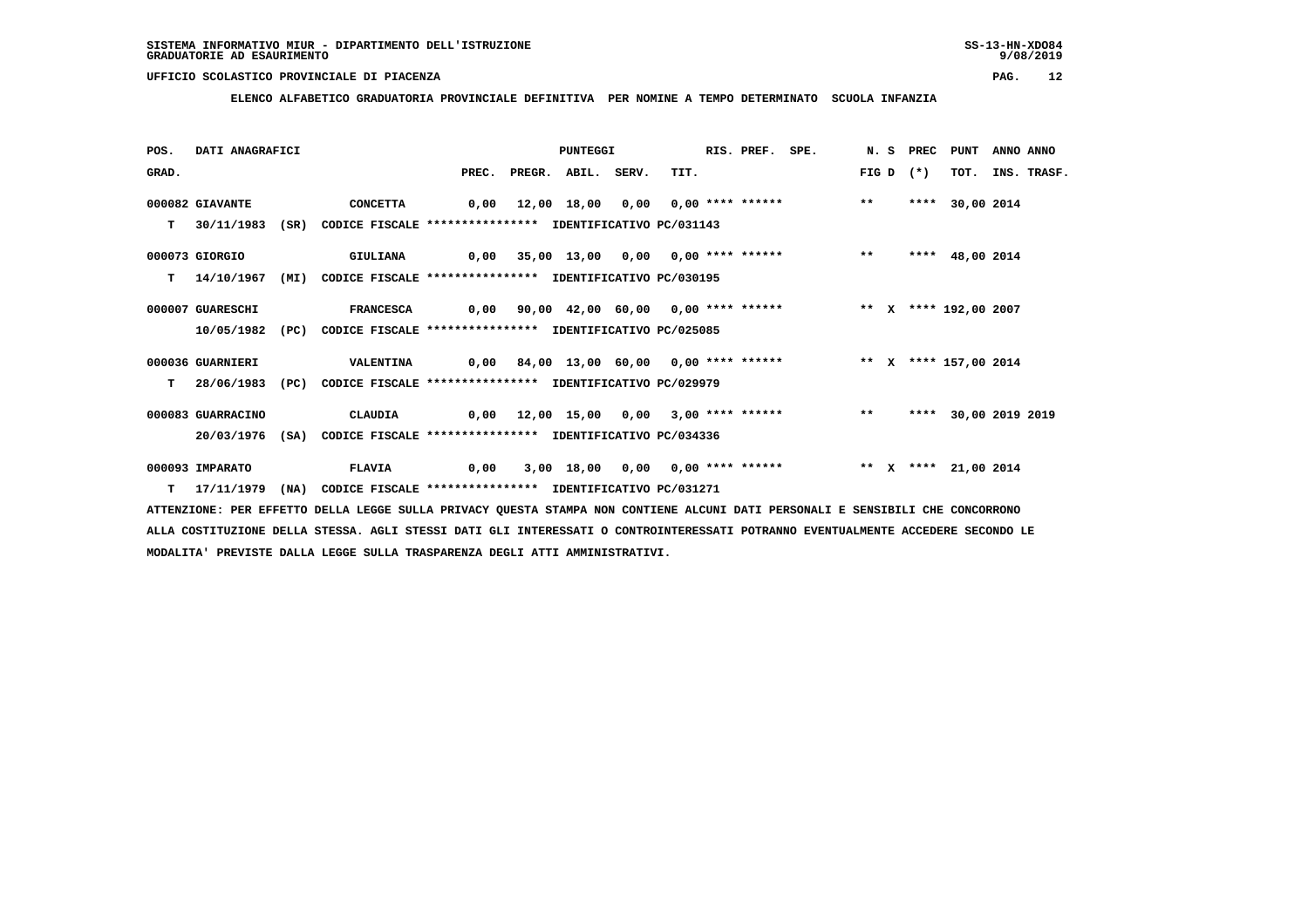**ELENCO ALFABETICO GRADUATORIA PROVINCIALE DEFINITIVA PER NOMINE A TEMPO DETERMINATO SCUOLA INFANZIA**

| POS.         | DATI ANAGRAFICI |      |                                                                           |                                                                    | PUNTEGGI                 |                                                                       | RIS. PREF. | SPE. |  | N.S PREC    | <b>PUNT</b>           | ANNO ANNO |             |
|--------------|-----------------|------|---------------------------------------------------------------------------|--------------------------------------------------------------------|--------------------------|-----------------------------------------------------------------------|------------|------|--|-------------|-----------------------|-----------|-------------|
| GRAD.        |                 |      |                                                                           |                                                                    | PREC. PREGR. ABIL. SERV. | TIT.                                                                  |            |      |  | FIG D $(*)$ | TOT.                  |           | INS. TRASF. |
|              | 000050 IMPIERI  |      | <b>BARBARA</b>                                                            | 0,00 58,00 12,00 60,00 0,00 **** ******     ** x **** 130,00 2014  |                          |                                                                       |            |      |  |             |                       |           |             |
|              |                 |      | T 08/05/1973 (PV) CODICE FISCALE *************** IDENTIFICATIVO PC/030338 |                                                                    |                          |                                                                       |            |      |  |             |                       |           |             |
|              | 000116 LABATI   |      | <b>SILVANA</b>                                                            | 0,00 0,00 14,00 0,00 0,00 **** ****** *** **                       |                          |                                                                       |            |      |  |             | **** 14,00 2014       |           |             |
|              | T 14/11/1967    | (PC) | CODICE FISCALE **************** IDENTIFICATIVO PC/032387                  |                                                                    |                          |                                                                       |            |      |  |             |                       |           |             |
| 000131 LANZA |                 |      | ENRICO                                                                    | 0,00 0,00 11,00 0,00 0,00 **** ******             **               |                          |                                                                       |            |      |  |             | **** 11,00 2014       |           |             |
|              |                 |      | T 16/07/1963 (PC) CODICE FISCALE *************** IDENTIFICATIVO PC/030229 |                                                                    |                          |                                                                       |            |      |  |             |                       |           |             |
| 000012 LENZI |                 |      | <b>ELISA</b>                                                              | 0,00 84,00 42,00 60,00 0,00 **** ******      ** x **** 186,00 2007 |                          |                                                                       |            |      |  |             |                       |           |             |
|              | 06/10/1983      | (MI) | CODICE FISCALE **************** IDENTIFICATIVO PC/025095                  |                                                                    |                          |                                                                       |            |      |  |             |                       |           |             |
|              | 000080 LIUZZI   |      | <b>LEONARDA</b>                                                           |                                                                    |                          | 0,00 3,00 11,00 24,00 0,00 **** ****** * *** * * * * * *** 38,00 2014 |            |      |  |             |                       |           |             |
|              |                 |      | T 16/07/1975 (MT) CODICE FISCALE *************** IDENTIFICATIVO PC/032093 |                                                                    |                          |                                                                       |            |      |  |             |                       |           |             |
|              | 000028 LO SARDO |      | <b>MARIA</b>                                                              | 0,00 104,00 0,00 60,00 0,00 **** ******           **               |                          |                                                                       |            |      |  |             | **** 164,00 2011 2011 |           |             |
|              | 22/10/1962      | (AG) | CODICE FISCALE **************** IDENTIFICATIVO PC/028049                  |                                                                    |                          |                                                                       |            |      |  |             |                       |           |             |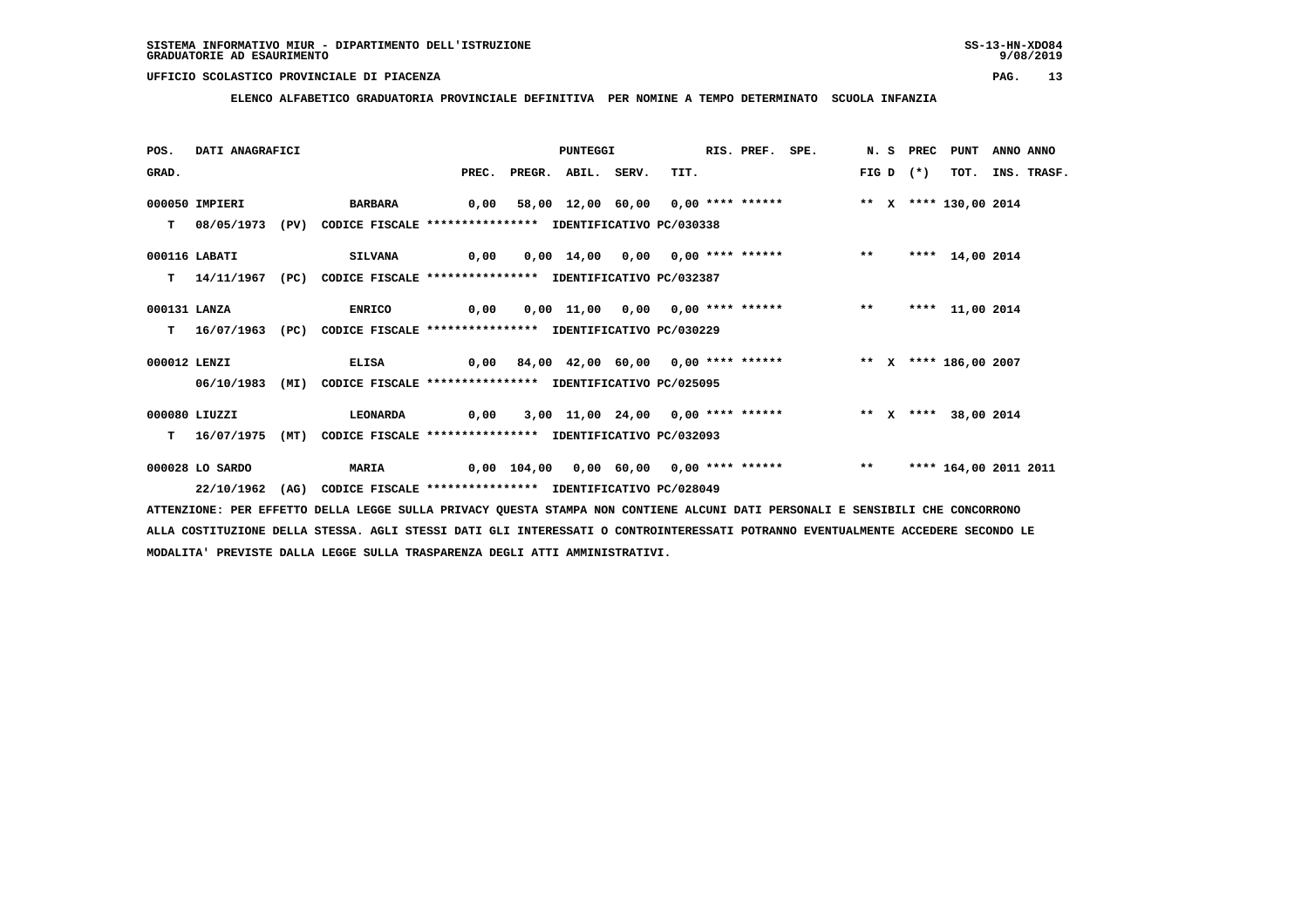**ELENCO ALFABETICO GRADUATORIA PROVINCIALE DEFINITIVA PER NOMINE A TEMPO DETERMINATO SCUOLA INFANZIA**

| POS.        | DATI ANAGRAFICI        |      |                                                                         |                                         | PUNTEGGI     |       |                                                               | RIS. PREF. SPE. |       | N.S PREC | PUNT             | ANNO ANNO |             |
|-------------|------------------------|------|-------------------------------------------------------------------------|-----------------------------------------|--------------|-------|---------------------------------------------------------------|-----------------|-------|----------|------------------|-----------|-------------|
| GRAD.       |                        |      |                                                                         | PREC.                                   | PREGR. ABIL. | SERV. | TIT.                                                          |                 | FIG D | $(* )$   | TOT.             |           | INS. TRASF. |
| 000111 LOSI |                        |      | VANNA                                                                   | 0,00                                    |              |       | 3,00 12,00 0,00 0,00 **** ******                              |                 | $***$ |          | **** 15,00 2014  |           |             |
| т           | 20/02/1973             | (PC) | CODICE FISCALE **************** IDENTIFICATIVO PC/030373                |                                         |              |       |                                                               |                 |       |          |                  |           |             |
|             | 000112 LURASCHI OBONYO |      | ALICE                                                                   | 0,00                                    |              |       | $3,00$ $12,00$ $0,00$ $0,00$ **** ****** *** **               |                 |       |          | **** 15,00 2014  |           |             |
| т           |                        |      | 26/09/1970 (EE) CODICE FISCALE *************** IDENTIFICATIVO PC/033735 |                                         |              |       |                                                               |                 |       |          |                  |           |             |
|             | 000011 MADONNA         |      | ORNELLA                                                                 |                                         |              |       | 0,00 111,00 16,00 60,00 0,00 **** ******                      |                 | $***$ |          | **** 187,00 2002 |           |             |
|             | 22/08/1977             | (CE) | CODICE FISCALE **************** IDENTIFICATIVO PC/022500                |                                         |              |       |                                                               |                 |       |          |                  |           |             |
|             | 000114 MALLIA          |      | <b>MARINA</b>                                                           | 0,00                                    |              |       | 3,00 11,00 0,00 0,00 **** ****** * *** * ** x **** 14,00 2014 |                 |       |          |                  |           |             |
| т           | 19/04/1963 (PC)        |      | CODICE FISCALE **************** IDENTIFICATIVO PC/032010                |                                         |              |       |                                                               |                 |       |          |                  |           |             |
|             | 000052 MANTUANO        |      | <b>MARTA</b>                                                            | 0,00 48,00 18,00 60,00 0,00 **** ****** |              |       |                                                               |                 | $***$ |          | **** 126,00 2014 |           |             |
| T.          | 04/08/1982             | (CS) | CODICE FISCALE **************** IDENTIFICATIVO PC/030116                |                                         |              |       |                                                               |                 |       |          |                  |           |             |
|             | 000040 MARENGHI        |      | <b>LAURA</b>                                                            | 0,00                                    |              |       | 84,00 14,00 54,00 0,00 **** ******                            |                 | $* *$ |          | **** 152,00 2014 |           |             |
|             | T 07/08/1983           | (PC) | CODICE FISCALE **************** IDENTIFICATIVO PC/030281                |                                         |              |       |                                                               |                 |       |          |                  |           |             |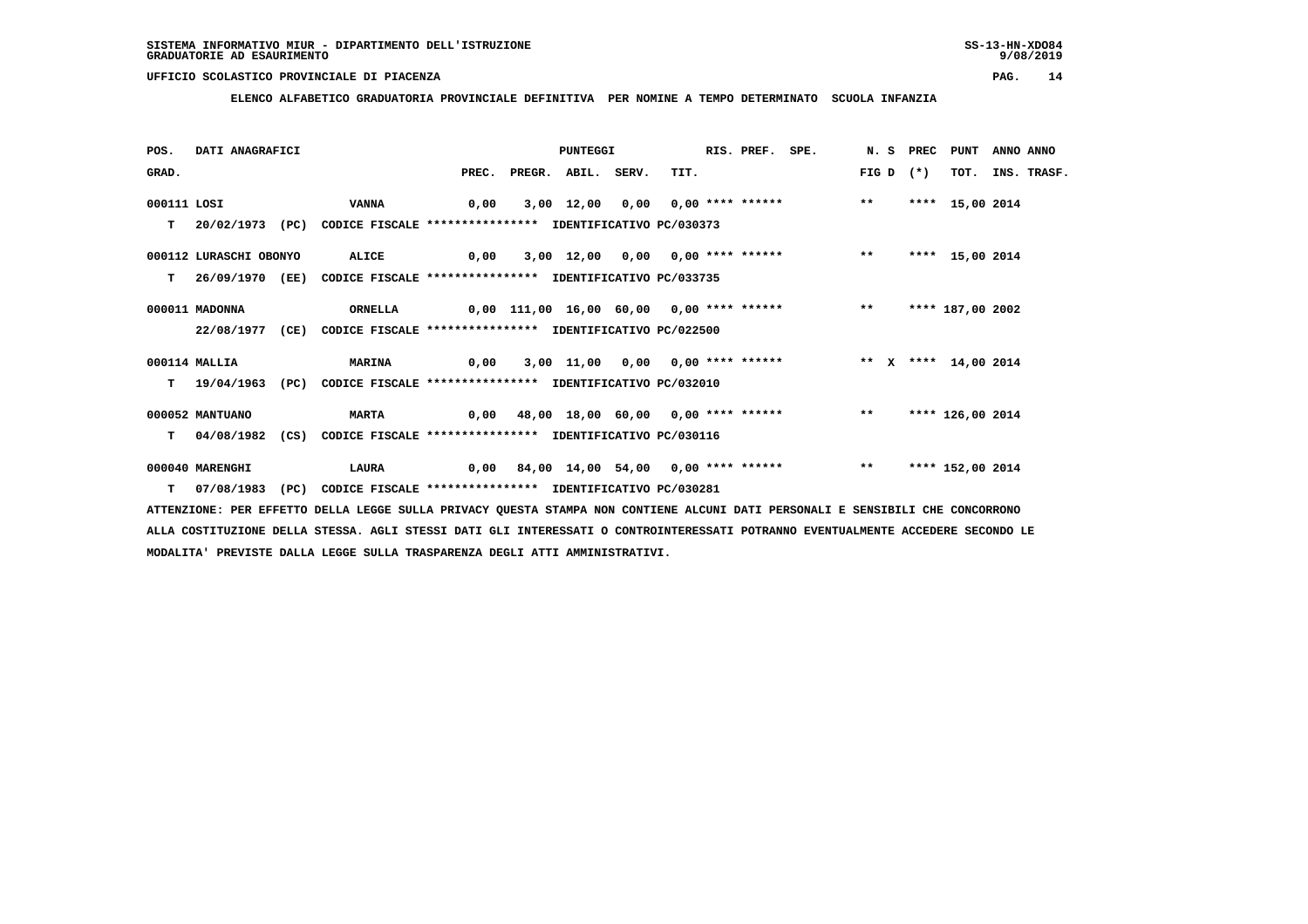**ELENCO ALFABETICO GRADUATORIA PROVINCIALE DEFINITIVA PER NOMINE A TEMPO DETERMINATO SCUOLA INFANZIA**

| POS.  | DATI ANAGRAFICI        |      |                                                          |       |              | PUNTEGGI |       |                                                                   | RIS. PREF. | SPE. |       | N.S PREC | PUNT                 | ANNO ANNO |             |
|-------|------------------------|------|----------------------------------------------------------|-------|--------------|----------|-------|-------------------------------------------------------------------|------------|------|-------|----------|----------------------|-----------|-------------|
| GRAD. |                        |      |                                                          | PREC. | PREGR. ABIL. |          | SERV. | TIT.                                                              |            |      | FIG D | $(*)$    | TOT.                 |           | INS. TRASF. |
|       | 000136 MARSIGLIA       |      | <b>MARIA TINDARA</b>                                     | 0,00  |              |          |       | 0,00 11,00 0,00 0,00 **** ******                                  |            |      | $***$ |          | **** 11,00 2014      |           |             |
| T.    | 22/03/1955             | (ME) | CODICE FISCALE **************** IDENTIFICATIVO PC/030249 |       |              |          |       |                                                                   |            |      |       |          |                      |           |             |
|       | 000142 MASCARUCCI      |      | <b>HELGA</b>                                             | 0,00  |              |          |       | 3,00 40,00 36,00 0,00 **** ****** ** **                           |            |      |       |          | **** 79,00 2012      |           |             |
|       | 12/04/1978             | (PS) | CODICE FISCALE **************** IDENTIFICATIVO PC/029839 |       |              |          |       |                                                                   |            |      |       |          |                      |           |             |
|       | 000076 MASCHI          |      | ALESSANDRA                                               | 0,00  |              |          |       | 6,00 14,00 24,00 0,00 **** ****** *** ** ** x **** 44,00 2014     |            |      |       |          |                      |           |             |
| т     | 15/06/1977 (PC)        |      | CODICE FISCALE **************** IDENTIFICATIVO PC/030105 |       |              |          |       |                                                                   |            |      |       |          |                      |           |             |
|       | 000096 MASSARO         |      | MICHAELA                                                 | 0,00  |              |          |       | 3,00 15,00 0,00 0,00 **** ******             ** x **** 18,00 2014 |            |      |       |          |                      |           |             |
| T.    | 10/05/1983             | (BR) | CODICE FISCALE **************** IDENTIFICATIVO PC/030308 |       |              |          |       |                                                                   |            |      |       |          |                      |           |             |
|       | 000064 MATERA LOMBARDI |      | MARIA LEONARD                                            | 0,00  |              |          |       | 3,00 15,00 60,00 0,00 **** ****** *** **                          |            |      |       |          | **** 78,00 2014 2014 |           |             |
|       | 20/01/1965 (FG)        |      | CODICE FISCALE **************** IDENTIFICATIVO PC/029863 |       |              |          |       |                                                                   |            |      |       |          |                      |           |             |
|       | 000049 MAZZONI         |      | PAOLA                                                    |       |              |          |       | 0,00 60,00 11,00 60,00 0,00 **** ******                           |            |      | $***$ |          | **** 131,00 2014     |           |             |
| т     | 28/01/1965             | (PC) | CODICE FISCALE **************** IDENTIFICATIVO PC/032082 |       |              |          |       |                                                                   |            |      |       |          |                      |           |             |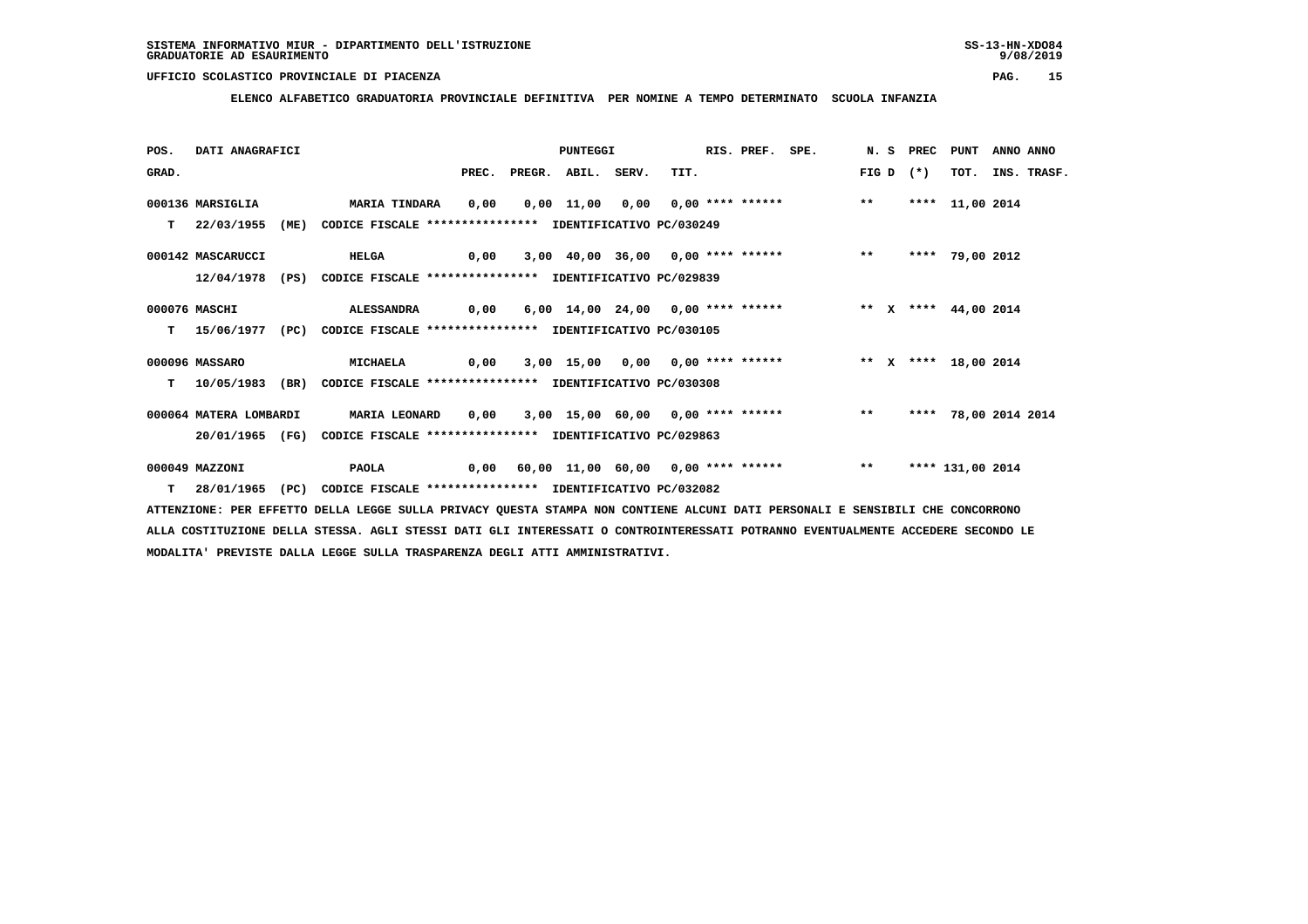**ELENCO ALFABETICO GRADUATORIA PROVINCIALE DEFINITIVA PER NOMINE A TEMPO DETERMINATO SCUOLA INFANZIA**

| POS.         | DATI ANAGRAFICI  |      |                                                                          |       | <b>PUNTEGGI</b> |       |                                                            | RIS. PREF. SPE. |       | N.S PREC | PUNT                  | ANNO ANNO |             |
|--------------|------------------|------|--------------------------------------------------------------------------|-------|-----------------|-------|------------------------------------------------------------|-----------------|-------|----------|-----------------------|-----------|-------------|
| GRAD.        |                  |      |                                                                          | PREC. | PREGR. ABIL.    | SERV. | TIT.                                                       |                 | FIG D | $(*)$    | тот.                  |           | INS. TRASF. |
| 000065 MERLI |                  |      | <b>AMALIA</b>                                                            | 0,00  |                 |       | 0,00 13,00 60,00 0,00 **** ******                          |                 | $* *$ |          | **** 73,00 2014       |           |             |
| т            |                  |      | 14/04/1962 (PC) CODICE FISCALE *************** IDENTIFICATIVO PC/030208  |       |                 |       |                                                            |                 |       |          |                       |           |             |
|              | 000088 MITIDIERI |      | <b>ANGELA KATIA</b>                                                      |       |                 |       | 0,00 12,00 11,00 0,00 3,00 **** ****** *** **              |                 |       | ****     | 26,00 2014            |           |             |
| т            | 20/11/1975       | (PZ) | CODICE FISCALE **************** IDENTIFICATIVO PC/030459                 |       |                 |       |                                                            |                 |       |          |                       |           |             |
|              | 000024 MOLINARI  |      | <b>LUCIA</b>                                                             |       |                 |       | 0,00 96,00 13,00 60,00 0,00 **** ******           **       |                 |       |          | **** 169,00 2014      |           |             |
| т            |                  |      | 30/11/1971 (PC) CODICE FISCALE **************** IDENTIFICATIVO PC/031264 |       |                 |       |                                                            |                 |       |          |                       |           |             |
|              | 000025 MULAZZI   |      | <b>VALENTINA</b>                                                         |       |                 |       | 0,00 96,00 12,00 60,00 0,00 **** ******           **       |                 |       |          | **** 168,00 2014      |           |             |
| т            | 25/03/1983       | (PC) | CODICE FISCALE **************** IDENTIFICATIVO PC/030286                 |       |                 |       |                                                            |                 |       |          |                       |           |             |
|              | 000081 MUSELLI   |      | <b>ENRICA</b>                                                            | 0,00  |                 |       | 0,00 14,00 24,00 0,00 **** ****** * * * * * *** 38,00 2014 |                 |       |          |                       |           |             |
| т            |                  |      | 17/12/1969 (PC) CODICE FISCALE **************** IDENTIFICATIVO PC/032068 |       |                 |       |                                                            |                 |       |          |                       |           |             |
| 000035 NAPPA |                  |      | <b>GIOVANNA</b>                                                          |       |                 |       | 0,00 82,00 15,00 60,00 0,00 **** ******           **       |                 |       |          | **** 157,00 2007 2007 |           |             |
|              | 25/06/1977 (AV)  |      | CODICE FISCALE **************** IDENTIFICATIVO PC/024944                 |       |                 |       |                                                            |                 |       |          |                       |           |             |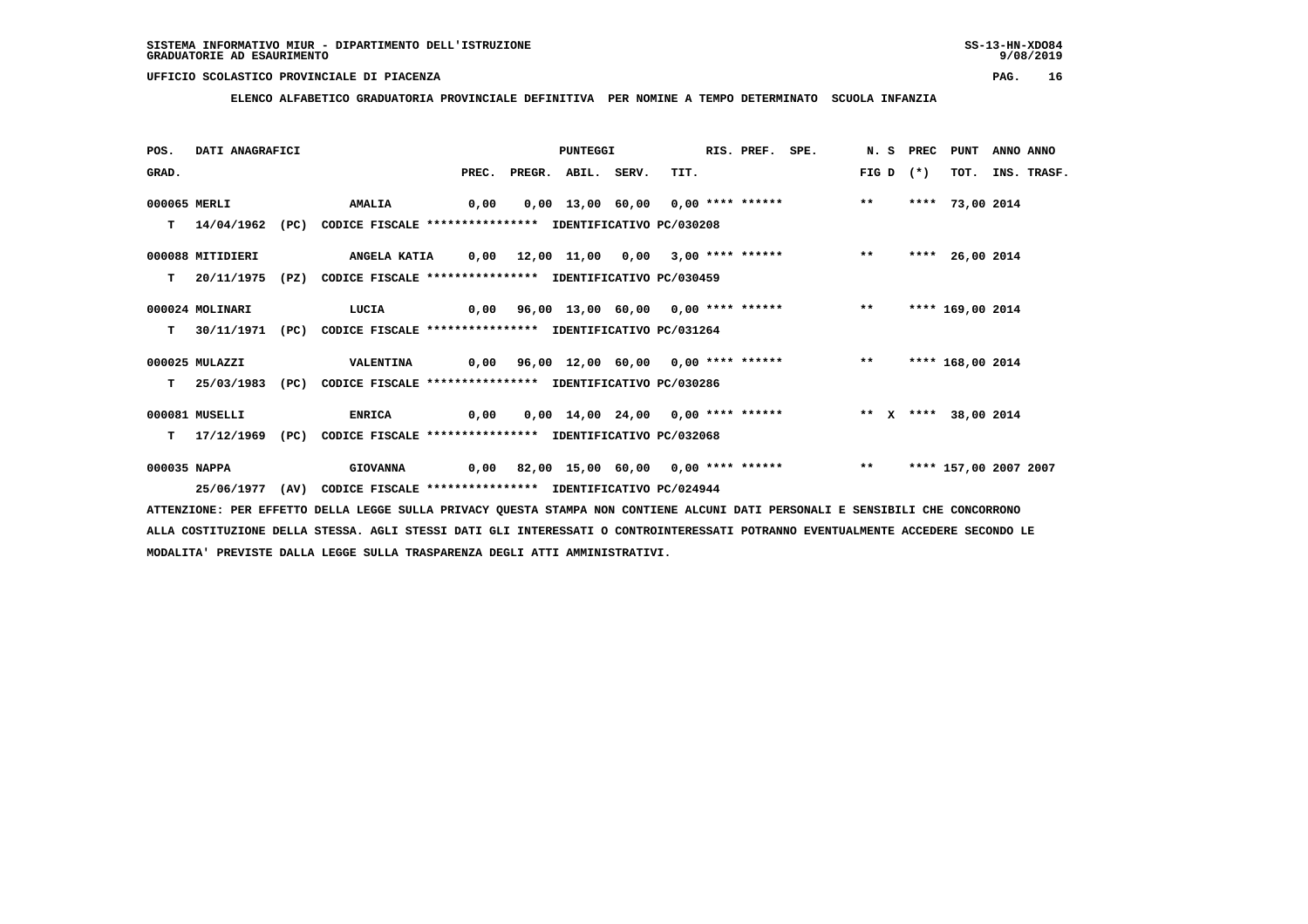**ELENCO ALFABETICO GRADUATORIA PROVINCIALE DEFINITIVA PER NOMINE A TEMPO DETERMINATO SCUOLA INFANZIA**

| POS.  | DATI ANAGRAFICI   |      |                                                                           |             | PUNTEGGI                 |      | RIS. PREF. SPE. |                                                                         |       |             | N. S PREC PUNT  | ANNO ANNO |                  |
|-------|-------------------|------|---------------------------------------------------------------------------|-------------|--------------------------|------|-----------------|-------------------------------------------------------------------------|-------|-------------|-----------------|-----------|------------------|
| GRAD. |                   |      |                                                                           |             | PREC. PREGR. ABIL. SERV. | TIT. |                 |                                                                         |       | FIG D $(*)$ |                 |           | TOT. INS. TRASF. |
|       | 000135 ORECCHIO   |      | <b>CESARE</b>                                                             | 0,00        |                          |      |                 | $0,00$ 11,00 0,00 0,00 **** ****** ** **                                |       |             | **** 11,00 2014 |           |                  |
|       |                   |      | T 06/04/1969 (VV) CODICE FISCALE *************** IDENTIFICATIVO PC/032061 |             |                          |      |                 |                                                                         |       |             |                 |           |                  |
|       | 000118 PASQUALI   |      | <b>SIMONE</b>                                                             | 0,00        |                          |      |                 | 0,00 13,00 0,00 0,00 **** ****** * *** * **** 13,00 2014                |       |             |                 |           |                  |
| T.    | 14/10/1978        | (PC) | CODICE FISCALE **************** IDENTIFICATIVO PC/029974                  |             |                          |      |                 |                                                                         |       |             |                 |           |                  |
|       | 000027 PAVONE     |      | <b>FORTUNATA</b>                                                          |             |                          |      |                 | 0,00 87,00 16,00 60,00 3,00 **** ****** *** ** ** **** 166,00 2005 2005 |       |             |                 |           |                  |
|       | 10/06/1967        |      | (RC) CODICE FISCALE **************** IDENTIFICATIVO PC/024115             |             |                          |      |                 |                                                                         |       |             |                 |           |                  |
|       | 000066 PECORA     |      | <b>SIMONETTA</b>                                                          |             |                          |      |                 | 0,00 0,00 12,00 60,00 0,00 **** ****** *** **                           |       |             | **** 72,00 2014 |           |                  |
| т     | 29/09/1979 (LO)   |      | CODICE FISCALE **************** IDENTIFICATIVO PC/033064                  |             |                          |      |                 |                                                                         |       |             |                 |           |                  |
|       | 000092 PECORARO   |      | <b>ANNA</b>                                                               | $\sim$ 0,00 |                          |      |                 | 3,00 13,00 0,00 6,00 **** ******                                        | $***$ |             | **** 22,00 2014 |           |                  |
| T.    | 30/09/1981        |      | (SA) CODICE FISCALE **************** IDENTIFICATIVO PC/033274             |             |                          |      |                 |                                                                         |       |             |                 |           |                  |
|       | 000071 PEDRAZZINI |      | <b>OMBRETTA</b>                                                           | 0,00        |                          |      |                 | 2,00 42,00 4,00 0,00 **** ****** ***** ** ** **** 48,00 2007            |       |             |                 |           |                  |
|       | 03/08/1980 (PC)   |      | CODICE FISCALE **************** IDENTIFICATIVO PC/024992                  |             |                          |      |                 |                                                                         |       |             |                 |           |                  |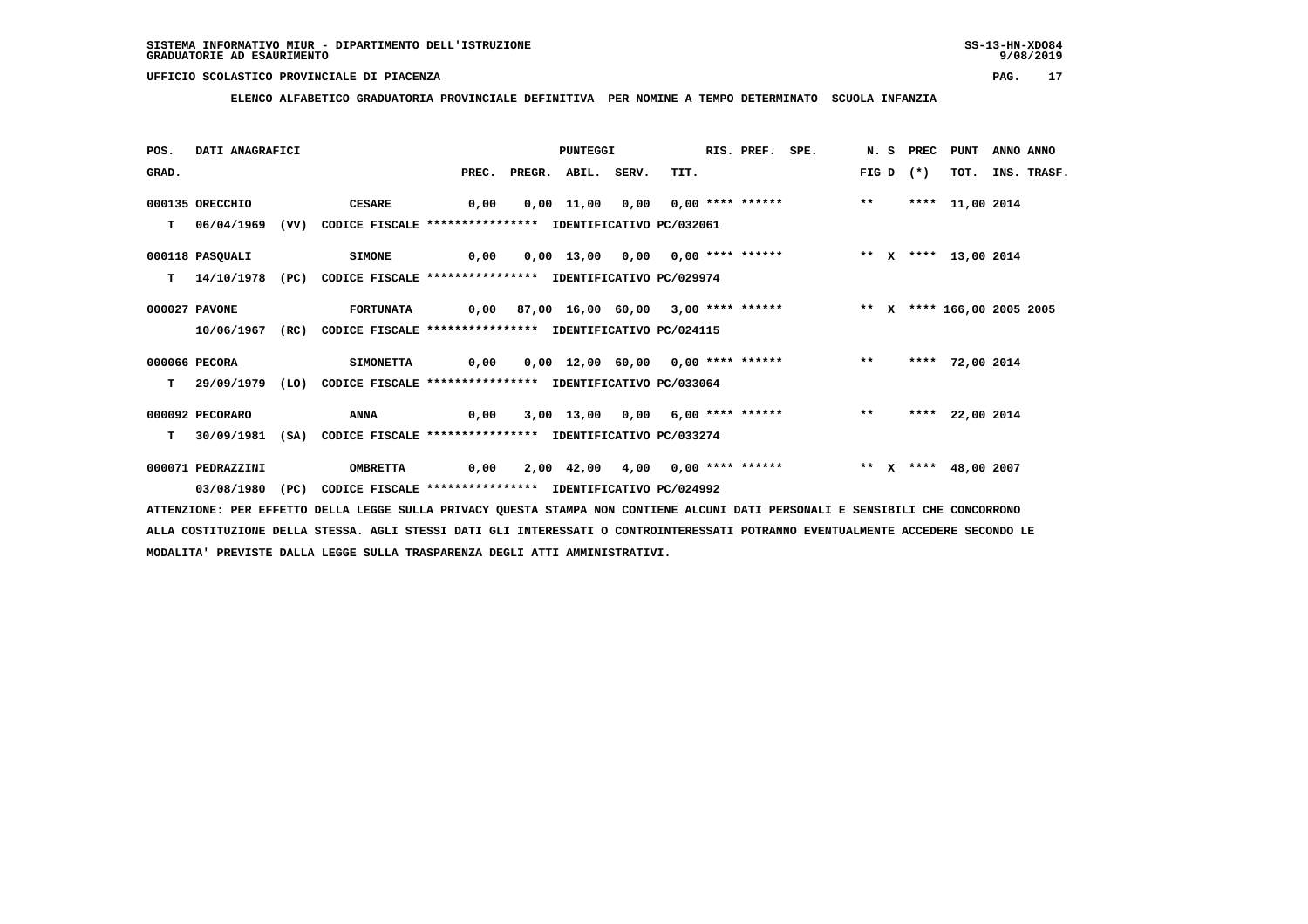**ELENCO ALFABETICO GRADUATORIA PROVINCIALE DEFINITIVA PER NOMINE A TEMPO DETERMINATO SCUOLA INFANZIA**

| POS.  | DATI ANAGRAFICI  |      |                                                                             |      |                          | PUNTEGGI |                                                                         | RIS. PREF. SPE. |  | N. S PREC PUNT |                 | ANNO ANNO |                  |
|-------|------------------|------|-----------------------------------------------------------------------------|------|--------------------------|----------|-------------------------------------------------------------------------|-----------------|--|----------------|-----------------|-----------|------------------|
| GRAD. |                  |      |                                                                             |      | PREC. PREGR. ABIL. SERV. |          | TIT.                                                                    |                 |  | FIG D $(*)$    |                 |           | TOT. INS. TRASF. |
|       | 000123 PENNINI   |      | <b>BARBARA</b>                                                              | 0,00 |                          |          | 0,00 12,00 0,00 0,00 **** ****** ** **                                  |                 |  |                | **** 12,00 2014 |           |                  |
|       |                  |      | T 24/06/1972 (PC) CODICE FISCALE *************** IDENTIFICATIVO PC/030320   |      |                          |          |                                                                         |                 |  |                |                 |           |                  |
|       | 000134 PICCHIONI |      | <b>GIOVANNA</b>                                                             | 0,00 |                          |          | 0,00 11,00 0,00 0,00 **** ****** *** **                                 |                 |  |                | **** 11,00 2014 |           |                  |
| T.    | 26/09/1971       | (PC) | CODICE FISCALE **************** IDENTIFICATIVO PC/030515                    |      |                          |          |                                                                         |                 |  |                |                 |           |                  |
|       | 000068 PIERETTI  |      | PAOLA 0,00 29,00 15,00 24,00 0,00 **** ****** *** ** X **** 68,00 2019 2019 |      |                          |          |                                                                         |                 |  |                |                 |           |                  |
|       | 16/07/1965       | (FR) | CODICE FISCALE **************** IDENTIFICATIVO PC/034340                    |      |                          |          |                                                                         |                 |  |                |                 |           |                  |
|       | 000102 PISTARA   |      | <b>CONCETTA MARI</b>                                                        | 0,00 |                          |          | 3,00 14,00 0,00 0,00 **** ****** *** **                                 |                 |  |                | **** 17,00 2014 |           |                  |
|       |                  |      | T 06/03/1983 (CT) CODICE FISCALE **************** IDENTIFICATIVO PC/030301  |      |                          |          |                                                                         |                 |  |                |                 |           |                  |
|       | 000054 PITTORE   |      | <b>VERONICA</b>                                                             |      |                          |          | 0,00 24,00 41,00 60,00 0,00 **** ******      ** x **** 125,00 2014 2014 |                 |  |                |                 |           |                  |
|       | 24/10/1988       | (FR) | CODICE FISCALE **************** IDENTIFICATIVO PC/029864                    |      |                          |          |                                                                         |                 |  |                |                 |           |                  |
|       | 000044 POLITI    |      | <b>MARIA CRISTIN</b>                                                        |      |                          |          | 0,00 72,00 12,00 60,00 0,00 **** ****** **** ** **** 144,00 2014        |                 |  |                |                 |           |                  |
| T.    | 25/09/1973 (PC)  |      | CODICE FISCALE **************** IDENTIFICATIVO PC/030236                    |      |                          |          |                                                                         |                 |  |                |                 |           |                  |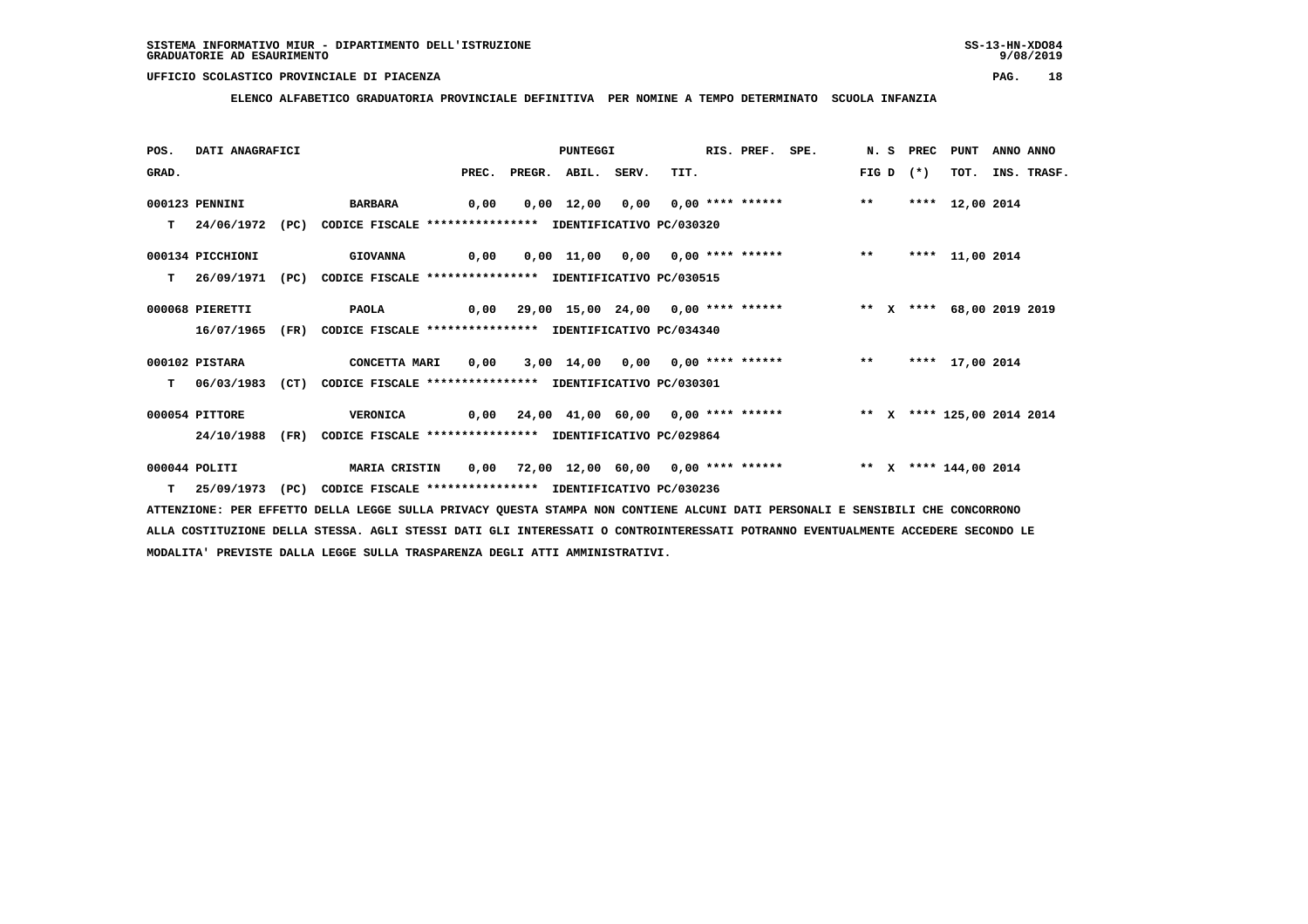**ELENCO ALFABETICO GRADUATORIA PROVINCIALE DEFINITIVA PER NOMINE A TEMPO DETERMINATO SCUOLA INFANZIA**

| POS.        | DATI ANAGRAFICI   |      |                                                                          |                                                      | PUNTEGGI                 |                                                | RIS. PREF. SPE. |       |       | N. S PREC PUNT       | ANNO ANNO |                  |
|-------------|-------------------|------|--------------------------------------------------------------------------|------------------------------------------------------|--------------------------|------------------------------------------------|-----------------|-------|-------|----------------------|-----------|------------------|
| GRAD.       |                   |      |                                                                          |                                                      | PREC. PREGR. ABIL. SERV. | TIT.                                           |                 | FIG D | $(*)$ |                      |           | TOT. INS. TRASF. |
|             | 000130 PRINCIPI   |      | <b>MICHELA</b>                                                           | 0,00                                                 |                          | $0,00$ 11,00 0,00 0,00 **** ****** ** **       |                 |       |       | **** 11,00 2014      |           |                  |
| T.          | 09/04/1970 (PC)   |      | CODICE FISCALE **************** IDENTIFICATIVO PC/030990                 |                                                      |                          |                                                |                 |       |       |                      |           |                  |
| 000110 RAGO |                   |      | LUIGI                                                                    | $\sim$ 0,00                                          |                          | 0,00 15,00 0,00 0,00 **** ****** *** **        |                 |       |       | **** 15,00 2014      |           |                  |
|             |                   |      | 03/03/1983 (SA) CODICE FISCALE **************** IDENTIFICATIVO PC/030057 |                                                      |                          |                                                |                 |       |       |                      |           |                  |
|             | 000126 RAMPULLA   |      | <b>FRANCESCO</b>                                                         | 0,00                                                 |                          | 0,00 12,00 0,00 0,00 **** ****** *** **        |                 |       |       | **** 12,00 2019 2019 |           |                  |
| T.          | 09/08/1962        | (ME) | CODICE FISCALE **************** IDENTIFICATIVO PC/034337                 |                                                      |                          |                                                |                 |       |       |                      |           |                  |
|             | 000139 RANCATI    |      | <b>VALENTINA</b>                                                         |                                                      |                          |                                                |                 |       |       | **** 11,00 2014      |           |                  |
| т           | 22/10/1981 (PC)   |      | CODICE FISCALE **************** IDENTIFICATIVO PC/030104                 |                                                      |                          |                                                |                 |       |       |                      |           |                  |
|             | 000022 RAPACCIOLI |      | <b>DANIELA</b>                                                           | 0,00 96,00 18,00 60,00 0,00 **** ******           ** |                          |                                                |                 |       |       | **** 174,00 2014     |           |                  |
| т           |                   |      | 13/06/1977 (PC) CODICE FISCALE **************** IDENTIFICATIVO PC/030989 |                                                      |                          |                                                |                 |       |       |                      |           |                  |
| 000053 RIVA |                   |      | <b>ELENA</b>                                                             |                                                      |                          | 0,00 48,00 17,00 60,00 0,00 **** ****** *** ** |                 |       |       | **** 125,00 2007     |           |                  |
|             |                   |      | 17/05/1978 (PC) CODICE FISCALE *************** IDENTIFICATIVO PC/025017  |                                                      |                          |                                                |                 |       |       |                      |           |                  |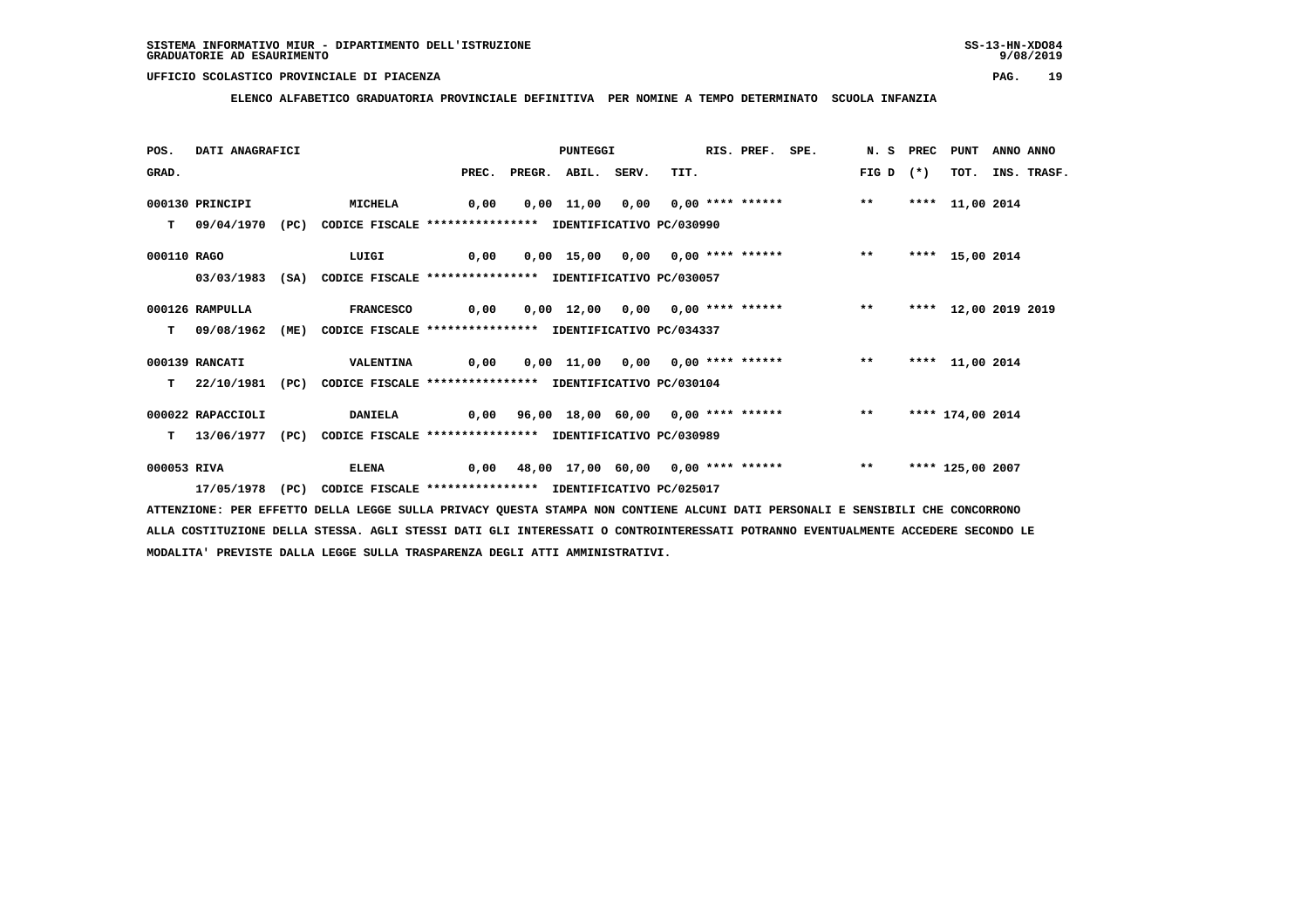**ELENCO ALFABETICO GRADUATORIA PROVINCIALE DEFINITIVA PER NOMINE A TEMPO DETERMINATO SCUOLA INFANZIA**

| POS.        | DATI ANAGRAFICI  |      |                                                                          |       |              | PUNTEGGI |       |                                                                 | RIS. PREF. SPE. |       | N.S PREC | PUNT             | ANNO ANNO |                  |
|-------------|------------------|------|--------------------------------------------------------------------------|-------|--------------|----------|-------|-----------------------------------------------------------------|-----------------|-------|----------|------------------|-----------|------------------|
| GRAD.       |                  |      |                                                                          | PREC. | PREGR. ABIL. |          | SERV. | TIT.                                                            |                 | FIG D | $(*)$    |                  |           | TOT. INS. TRASF. |
| 000019 RODA |                  |      | <b>ELENA</b>                                                             |       |              |          |       | 0,00 104,00 16,00 60,00 0,00 **** ******                        |                 | $***$ |          | **** 180,00 2014 |           |                  |
| т           | 30/03/1970       | (PC) | CODICE FISCALE **************** IDENTIFICATIVO PC/030328                 |       |              |          |       |                                                                 |                 |       |          |                  |           |                  |
| 000109 SABA |                  |      | <b>MARIAPIETRINA</b>                                                     |       |              |          |       | 0,00 3,00 12,00 0,00 0,00 **** ****** *** ** ** **** 15,00 2014 |                 |       |          |                  |           |                  |
| T.          | 21/08/1972 (NU)  |      | CODICE FISCALE **************** IDENTIFICATIVO PC/030172                 |       |              |          |       |                                                                 |                 |       |          |                  |           |                  |
|             | 000091 SALZILLO  |      | <b>LAURA</b>                                                             |       |              |          |       | 0,00 10,00 12,00 0,00 0,00 **** ******                          |                 | $***$ |          | **** 22,00 2014  |           |                  |
| т           | 11/12/1966       | (CE) | CODICE FISCALE **************** IDENTIFICATIVO PC/031400                 |       |              |          |       |                                                                 |                 |       |          |                  |           |                  |
|             | 000017 SANSONE   |      | <b>CATERINA</b>                                                          |       |              |          |       | 0,00 120,00 0,00 60,00 0,00 **** ****** *** **                  |                 |       |          | **** 180,00 2002 |           |                  |
|             |                  |      | 19/12/1977 (CS) CODICE FISCALE **************** IDENTIFICATIVO PC/022523 |       |              |          |       |                                                                 |                 |       |          |                  |           |                  |
| 000002 SAVI |                  |      | <b>MILENA</b>                                                            |       |              |          |       | 0,00 132,00 13,00 60,00 0,00 **** ******           **           |                 |       |          | **** 205,00 2014 |           |                  |
| т           | 11/03/1979       | (PC) | CODICE FISCALE **************** IDENTIFICATIVO PC/029983                 |       |              |          |       |                                                                 |                 |       |          |                  |           |                  |
|             | 000060 SCARANI   |      | <b>LAURA</b>                                                             | 0,00  |              |          |       | 74,00 11,00 0,00 0,00 **** ******                               |                 | $* *$ |          | **** 85,00 2014  |           |                  |
|             | $T = 16/09/1978$ | (PC) | CODICE FISCALE **************** IDENTIFICATIVO PC/030332                 |       |              |          |       |                                                                 |                 |       |          |                  |           |                  |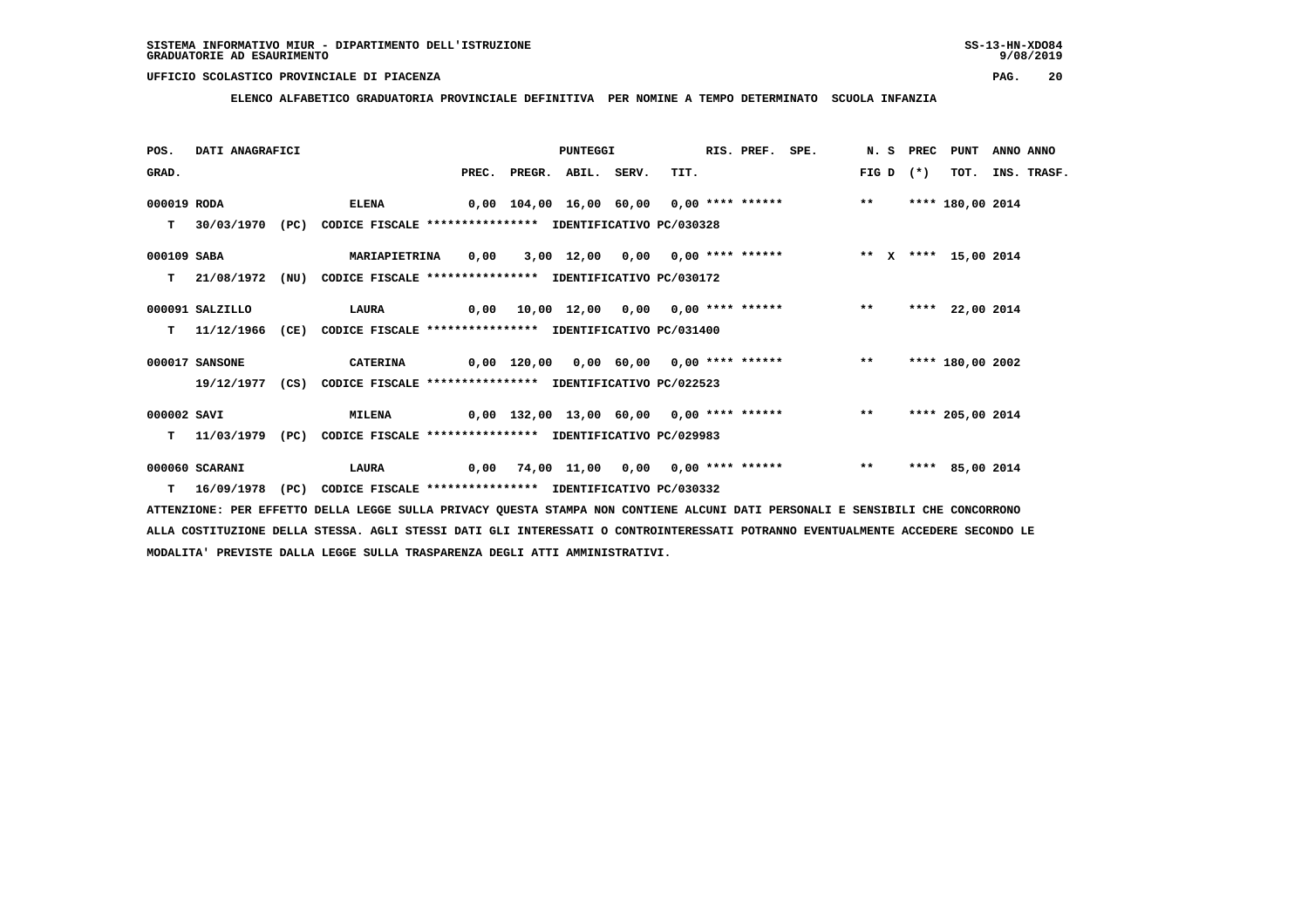**ELENCO ALFABETICO GRADUATORIA PROVINCIALE DEFINITIVA PER NOMINE A TEMPO DETERMINATO SCUOLA INFANZIA**

| POS.         | DATI ANAGRAFICI    |      |                                                               |       | PUNTEGGI     |       |                                                                                   | RIS. PREF. SPE. |       | N. S PREC | PUNT             | ANNO ANNO |             |
|--------------|--------------------|------|---------------------------------------------------------------|-------|--------------|-------|-----------------------------------------------------------------------------------|-----------------|-------|-----------|------------------|-----------|-------------|
| GRAD.        |                    |      |                                                               | PREC. | PREGR. ABIL. | SERV. | TIT.                                                                              |                 | FIG D | $(*)$     | TOT.             |           | INS. TRASF. |
|              | 000057 SEGALINI    |      | <b>MARIANGELA</b>                                             |       |              |       | 0,00 60,00 16,00 30,00 0,00 **** ******                                           |                 | $***$ |           | **** 106,00 2002 |           |             |
|              | 11/10/1974         | (PC) | CODICE FISCALE **************** IDENTIFICATIVO PC/022539      |       |              |       |                                                                                   |                 |       |           |                  |           |             |
|              | 000043 SEGHIZZI    |      | <b>GAIA</b>                                                   |       |              |       | 0,00 73,00 11,00 60,00 0,00 **** ******           **                              |                 |       |           | **** 144,00 2014 |           |             |
| T.           | 20/01/1975         |      | (LO) CODICE FISCALE *************** IDENTIFICATIVO PC/030334  |       |              |       |                                                                                   |                 |       |           |                  |           |             |
| 000097 SILVA |                    |      | CHIARA                                                        | 0,00  |              |       | 3,00 15,00 0,00 0,00 **** ******             ** x **** 18,00 2014                 |                 |       |           |                  |           |             |
| T.           | 20/10/1975         |      | (AR) CODICE FISCALE **************** IDENTIFICATIVO PC/030534 |       |              |       |                                                                                   |                 |       |           |                  |           |             |
|              | 000032 SMALDORE    |      | GERARDA ASSUN                                                 |       |              |       |                                                                                   |                 |       |           |                  |           |             |
|              | 27/05/1961         |      | (PZ) CODICE FISCALE **************** IDENTIFICATIVO PC/025048 |       |              |       |                                                                                   |                 |       |           |                  |           |             |
|              | 000078 SORRENTINO  |      | OLIMPIA                                                       |       |              |       | 0,00  0,00  14,00  24,00  0,00  ****  ******    **    **    ****    38,00    2014 |                 |       |           |                  |           |             |
| т            | 12/07/1960         | (NA) | CODICE FISCALE **************** IDENTIFICATIVO PC/029966      |       |              |       |                                                                                   |                 |       |           |                  |           |             |
|              | 000133 STARRANTINO |      | RITA                                                          | 0,00  |              |       | 0,00 11,00 0,00 0,00 **** ******                                                  |                 | $***$ |           | **** 11,00 2014  |           |             |
|              | 28/02/1973 (AG)    |      | CODICE FISCALE **************** IDENTIFICATIVO PC/032113      |       |              |       |                                                                                   |                 |       |           |                  |           |             |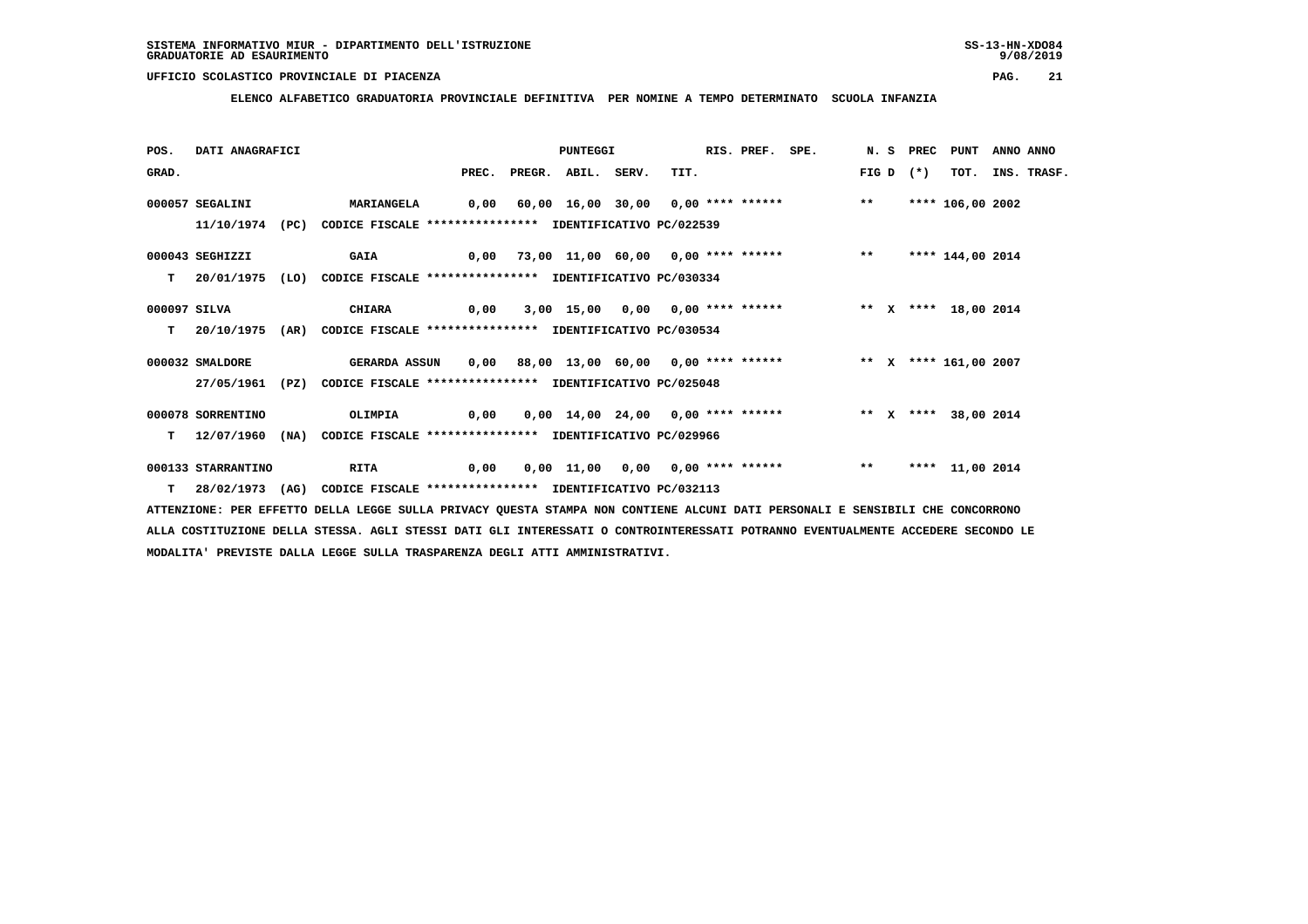**ELENCO ALFABETICO GRADUATORIA PROVINCIALE DEFINITIVA PER NOMINE A TEMPO DETERMINATO SCUOLA INFANZIA**

| POS.  | DATI ANAGRAFICI       |      |                                                                          |       | PUNTEGGI     |       |                                                                           | RIS. PREF. SPE. |       | N.S PREC | PUNT                 | ANNO ANNO |                  |
|-------|-----------------------|------|--------------------------------------------------------------------------|-------|--------------|-------|---------------------------------------------------------------------------|-----------------|-------|----------|----------------------|-----------|------------------|
| GRAD. |                       |      |                                                                          | PREC. | PREGR. ABIL. | SERV. | TIT.                                                                      |                 | FIG D | $(*)$    |                      |           | TOT. INS. TRASF. |
|       | 000003 TAGLIAFERRI    |      | <b>ANGELA</b>                                                            |       |              |       | 0,00 132,00 12,00 60,00 0,00 **** ******                                  |                 | $**$  |          | **** 204,00 2014     |           |                  |
| т     | 16/03/1971 (PC)       |      | CODICE FISCALE **************** IDENTIFICATIVO PC/030931                 |       |              |       |                                                                           |                 |       |          |                      |           |                  |
|       | 000045 TAGLIAFERRI    |      | <b>ROBERTA</b>                                                           |       |              |       | 0,00 68,00 14,00 60,00 0,00 **** ******             ** x **** 142,00 2014 |                 |       |          |                      |           |                  |
| T.    |                       |      | 21/07/1976 (PC) CODICE FISCALE **************** IDENTIFICATIVO PC/030646 |       |              |       |                                                                           |                 |       |          |                      |           |                  |
|       | 000051 TALARICO       |      |                                                                          |       |              |       |                                                                           |                 | $***$ |          | **** 126,00 2009     |           |                  |
|       | 03/09/1988            | (CS) | CODICE FISCALE **************** IDENTIFICATIVO PC/026413                 |       |              |       |                                                                           |                 |       |          |                      |           |                  |
|       | 000100 TARANTINO      |      | <b>SIMONA</b>                                                            | 0,00  |              |       | 3,00 14,00 0,00 0,00 **** ****** *** **                                   |                 |       |          | **** 17,00 2014      |           |                  |
| т     | 28/01/1977            |      | (NA) CODICE FISCALE **************** IDENTIFICATIVO PC/030531            |       |              |       |                                                                           |                 |       |          |                      |           |                  |
|       | 000058 TESTAGUZZA     |      | GIORGIA                                                                  |       |              |       | 0,00 29,00 13,00 60,00 0,00 **** ******      ** x **** 102,00 2014        |                 |       |          |                      |           |                  |
| т     | 27/06/1973 (PC)       |      | CODICE FISCALE **************** IDENTIFICATIVO PC/030985                 |       |              |       |                                                                           |                 |       |          |                      |           |                  |
|       | 000098 TORREBIANCA    |      | <b>MARIA</b>                                                             | 0,00  |              |       | 3,00 15,00 0,00 0,00 **** ******                                          |                 |       |          | ** X **** 18,00 2014 |           |                  |
|       | $T = 05/08/1982$ (TP) |      | CODICE FISCALE **************** IDENTIFICATIVO PC/030983                 |       |              |       |                                                                           |                 |       |          |                      |           |                  |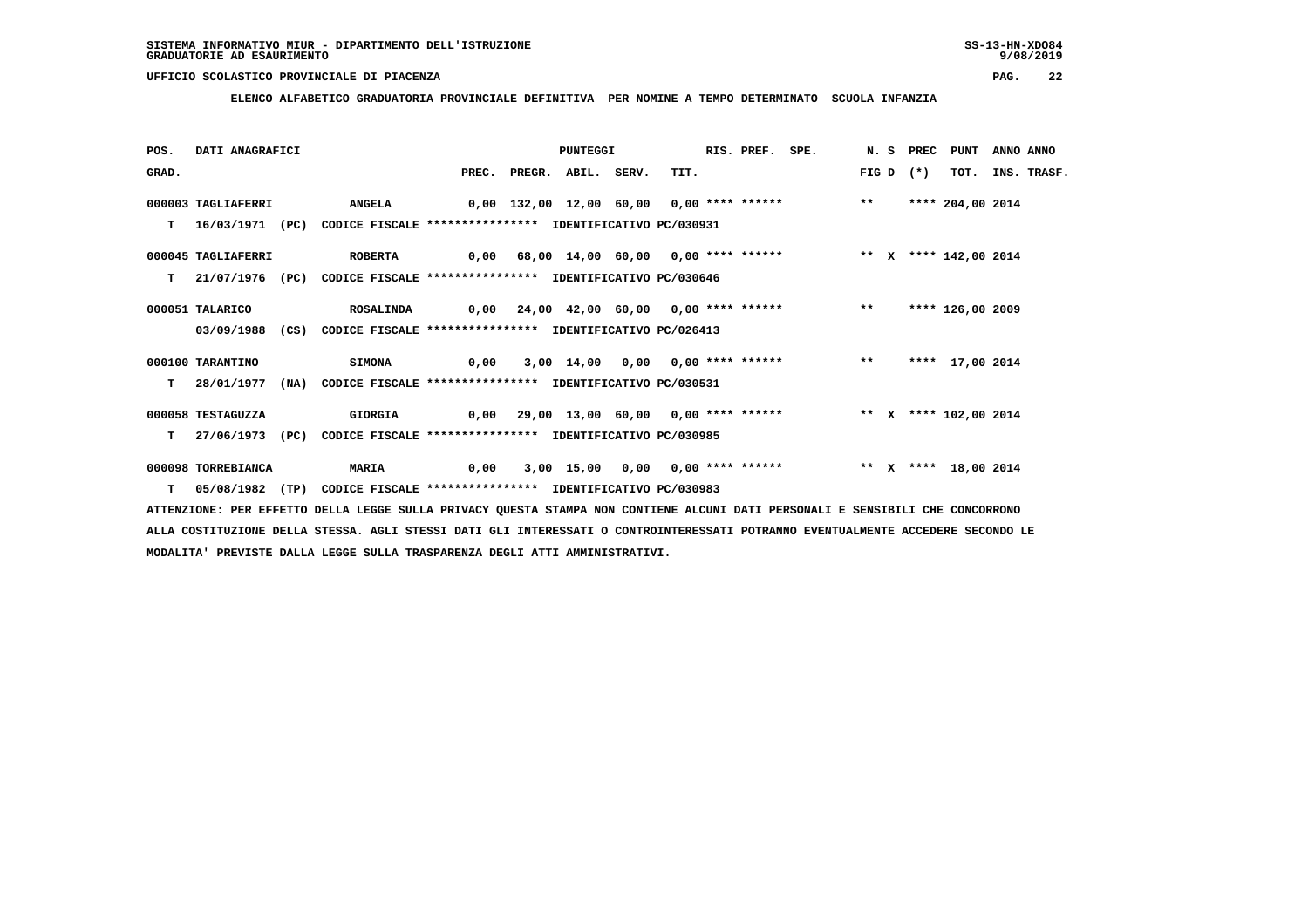**ELENCO ALFABETICO GRADUATORIA PROVINCIALE DEFINITIVA PER NOMINE A TEMPO DETERMINATO SCUOLA INFANZIA**

| POS.         | DATI ANAGRAFICI  |      |                                                                          |  | PUNTEGGI                 |                                                                                              | RIS. PREF. SPE. |       | N.S PREC | <b>PUNT</b>          | ANNO ANNO |                  |
|--------------|------------------|------|--------------------------------------------------------------------------|--|--------------------------|----------------------------------------------------------------------------------------------|-----------------|-------|----------|----------------------|-----------|------------------|
| GRAD.        |                  |      |                                                                          |  | PREC. PREGR. ABIL. SERV. | TIT.                                                                                         |                 | FIG D | $(*)$    |                      |           | TOT. INS. TRASF. |
|              | 000009 TOSCIRI   |      | <b>FEDERICA</b>                                                          |  |                          | 0,00 120,00 11,00 60,00 0,00 **** ****** * *** * *** 191,00 2014                             |                 |       |          |                      |           |                  |
| T.           | 02/07/1968       | (PC) | CODICE FISCALE **************** IDENTIFICATIVO PC/030603                 |  |                          |                                                                                              |                 |       |          |                      |           |                  |
| 000030 VEDDA |                  |      | LETIZIA                                                                  |  |                          | 0,00 87,00 15,00 60,00 0,00 **** ******     ** x **** 162,00 2011 2011                       |                 |       |          |                      |           |                  |
|              | 28/12/1963       | (AG) | CODICE FISCALE **************** IDENTIFICATIVO PC/028084                 |  |                          |                                                                                              |                 |       |          |                      |           |                  |
|              | 000037 VENEZIANI |      | <b>VALENTINA</b>                                                         |  |                          | 0,00 86,00 11,00 60,00 0,00 **** ****** *** **                                               |                 |       |          | **** 157,00 2014     |           |                  |
| т            | 24/07/1981       | (PC) | CODICE FISCALE **************** IDENTIFICATIVO PC/030082                 |  |                          |                                                                                              |                 |       |          |                      |           |                  |
|              | 000086 VERRONE   |      | CONCETTA                                                                 |  |                          | 0,00 15,00 14,00 0,00 0,00 **** ****** *** **                                                |                 |       |          | **** 29,00 2019 2019 |           |                  |
|              | 14/10/1966       | (SA) | CODICE FISCALE **************** IDENTIFICATIVO PC/034338                 |  |                          |                                                                                              |                 |       |          |                      |           |                  |
|              | 000070 VERRONE   |      | <b>MARIA</b>                                                             |  |                          | $0,00$ $24,00$ $14,00$ $12,00$ $0,00$ **** ******                                            |                 |       | ****     | 50,00 2014           |           |                  |
| т            |                  |      | 30/03/1971 (SA) CODICE FISCALE **************** IDENTIFICATIVO PC/030945 |  |                          |                                                                                              |                 |       |          |                      |           |                  |
|              | 000062 VETROMILE |      | <b>MARIA CONSIGL</b>                                                     |  |                          | 0,00  0,00  15,00  54,00  12,00  ****  ******           **    x    ****    81,00  2019  2019 |                 |       |          |                      |           |                  |
|              | 24/11/1963       | (NA) | CODICE FISCALE **************** IDENTIFICATIVO PC/034339                 |  |                          |                                                                                              |                 |       |          |                      |           |                  |